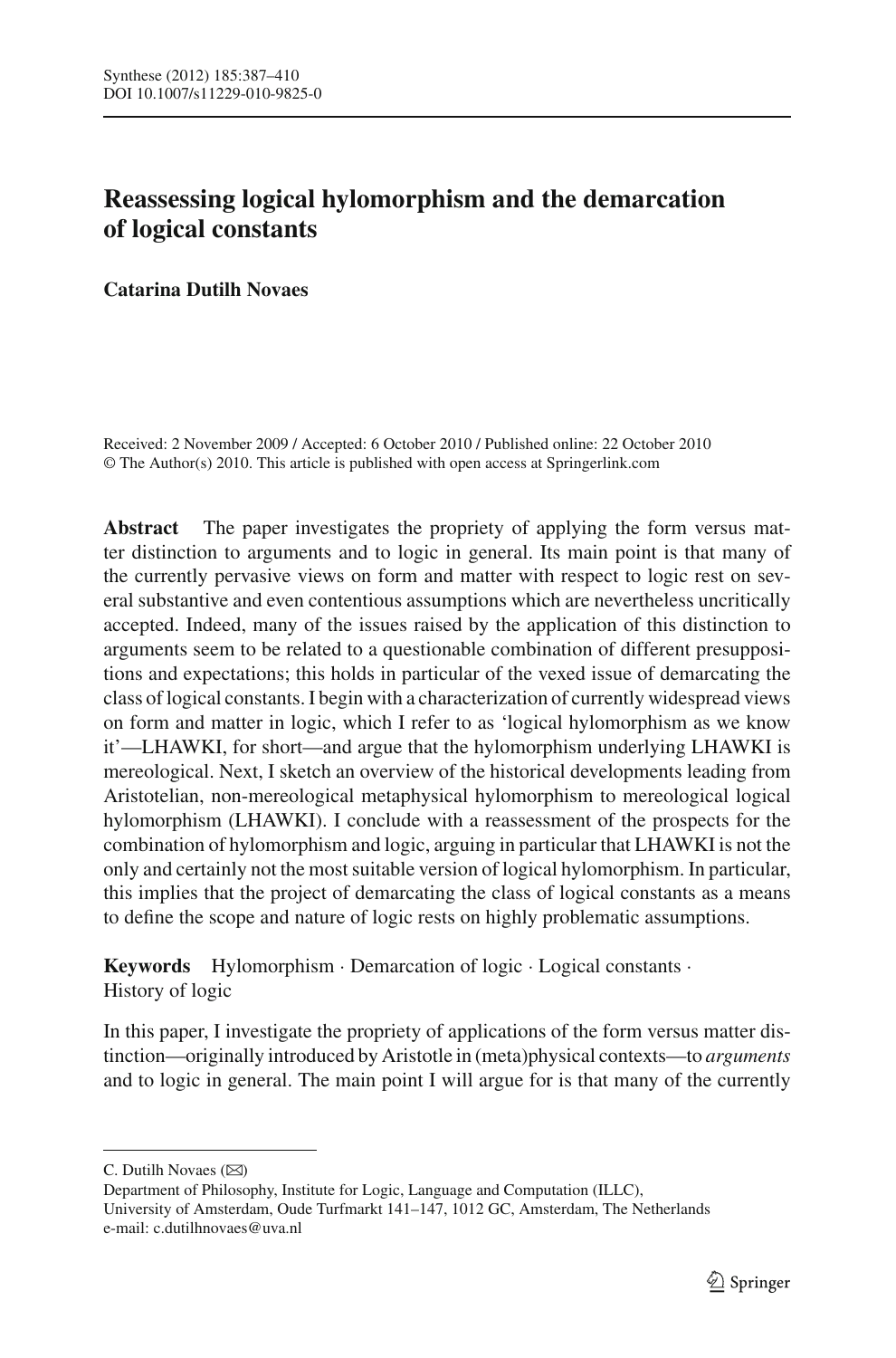pervasive views on form and matter regarding logic rest on several substantive and even contentious assumptions which are nevertheless uncritically accepted. Indeed, many of the issues raised by the application of this distinction to arguments seem to be related to a questionable combination of different presuppositions and expectations. This holds in particular of the vexed issue of demarcating the class of logical constants; much of the literature of the last decades in the field has been devoted to this topic, but it remains essentially an open problem.<sup>[1](#page-1-0)</sup>

In order to understand how and why we came to hold the currently received views on form and matter in logic, it will prove useful to examine the history of applications of the distinction to arguments, yielding what could be described as the thesis of 'logical hylomorphism' (a term coined by J. MacFarlane).[2](#page-1-1) Logical hylomorphism *as we know it*<sup>3</sup>—henceforth, LHAWKI—will be discussed in Sect. [1,](#page-2-0) but for a first approximation one could say the following: LHAWKI is the doctrine according to which the form versus matter distinction is to be applied to objects such as arguments<sup>4</sup> so as to outline what is distinctively *logical* about them—which is associated to their *formal* aspects—as opposed to their merely material aspects. Thus seen, the form versus matter distinction has the crucial responsibility of demarcating what is logical from what is not logical (in particular, of defining the class of logical constants), and of grounding the validity of valid arguments. In fact, it seems reasonable to say that most of the currently pervasive conceptions of logic rest fundamentally on the particular interpretation of the form versus matter distinction underlying LHAWKI. It is usually in this sense that the slogan 'logic is formal' is put forward, that is, in the sense that logic deals (exclusively) with *forms* of arguments.

The paper proceeds as follows: Sect [1](#page-2-0) presents a characterization of LHAWKI as based on a mereological<sup>5</sup> form of hylomorphism, and suggests that many of the issues that arise in connection with LHAWKI's account of the validity of arguments and of logic in general stem from this particular application of the form versus matter

<span id="page-1-0"></span><sup>&</sup>lt;sup>1</sup> See [MacFarlane](#page-23-0) [\(2009](#page-23-0)) for an overview of these discussions as well as a thorough list of references. [Gomez-Torrente](#page-23-1) [\(2002\)](#page-23-1), [van Benthem](#page-23-2) [\(1989\)](#page-23-2) and [McCarthy](#page-23-3) [\(1981\)](#page-23-3) are particularly worth mentioning. [MacFarlane](#page-23-0) [\(2009\)](#page-23-0) classifies the different positions with respect to the problem of logical constants into four kinds: "the Demarcater, the Debunker, the Deflater, and the Relativist." He also recognizes that the issue is unsettled and that "there is little philosophical consensus about the basis for the distinction between logical and nonlogical expressions". According to this taxonomy, the views I will be defending here are probably best described as a belonging to the Debunker camp. As will become clear, I endorse one of Debunker's main theses: "logic is concerned with validity *simpliciter*, not just validity that holds in virtue of a limited set of 'logical forms."'

<span id="page-1-1"></span><sup>&</sup>lt;sup>2</sup> [MacFarlane](#page-23-4) [\(2000](#page-23-4)) refers to it as a 'tradition' rather than a doctrine, as he correctly notices that there are different notions of form and matter in play, and thus that logical hylomorphism is not a unified doctrine. Nevertheless, as here I will be mainly speaking of the (in MacFarlane's terms) 'schematic' notion of formality, I will be dealing with a specific thesis/doctrine. As such, the term 'formal' is quite ambiguous, allowing for different interpretations, so it is important to bear in mind that here I am concerned with schematic formality.

<span id="page-1-2"></span><sup>&</sup>lt;sup>3</sup> The qualification 'as we know it' is crucial, as it stresses the difference between the form of logical hylomorphism that is now widely (but often tacitly) held and the other forms of logical hylomorphism which could be articulated taking a different form of hylomorphism as their starting point.

<span id="page-1-3"></span><sup>4</sup> In this tradition, there is also considerable interest in the logical form of *sentences*, but for reasons of space I shall here focus on *arguments*.

<span id="page-1-4"></span><sup>5</sup> The mereological terminology will be explained in due course.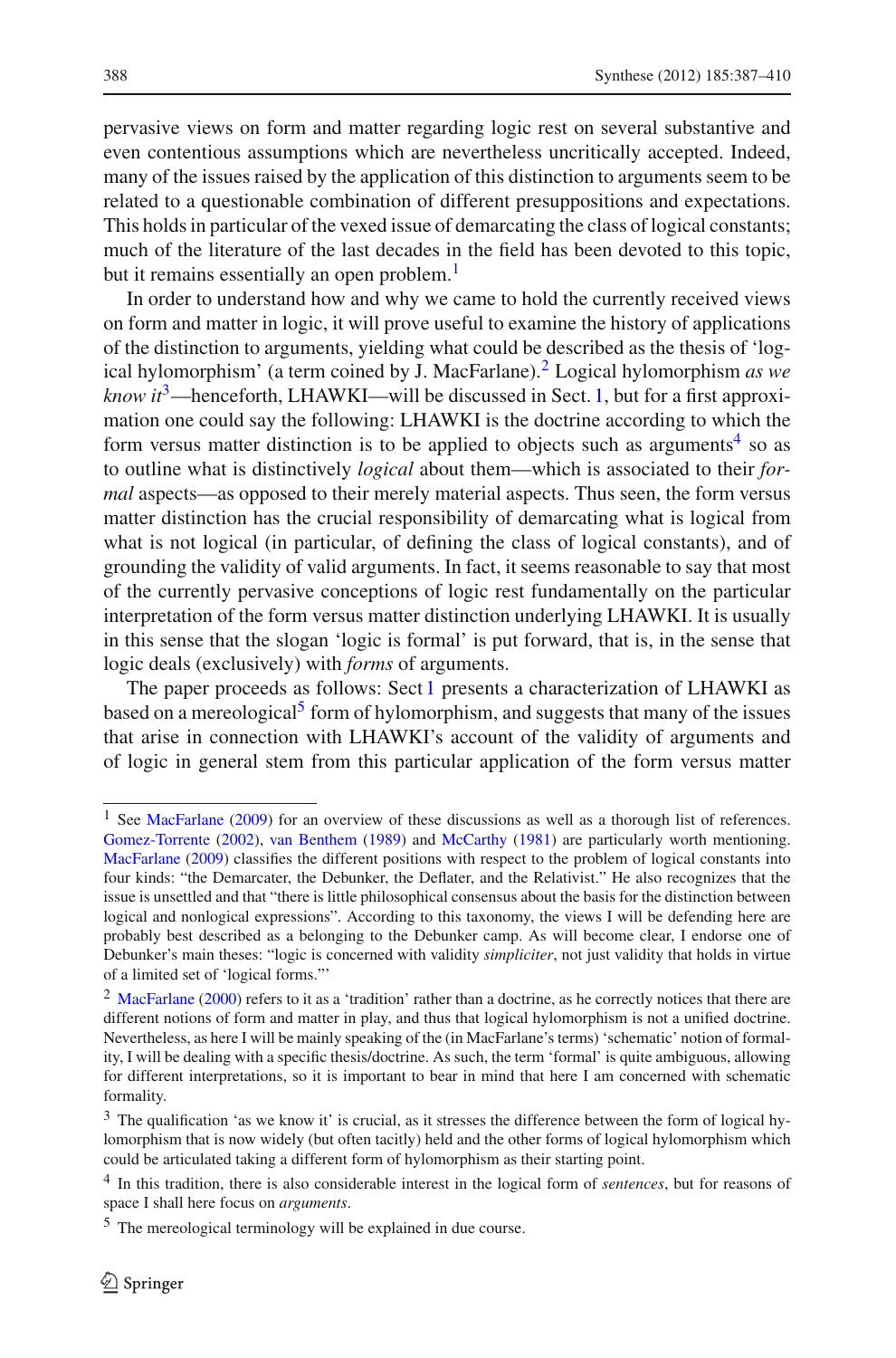distinction to arguments. Section [2](#page-11-0) reviews the historical developments that led from Aristotelian, non-mereological metaphysical hylomorphism to mereological logical hylomorphism, LHAWKI. The significance of this historical overview is to show that the particular view on the validity of arguments as related to their form (on a specific understanding of 'form') is the product of a historical (contingent) course of events, and thus not necessarily constitutive of logic as such. Finally, in Sect. [3](#page-18-0) I briefly discuss the prospects for the combination of hylomorphism and logic. I argue that there seem to be at least three reasonable options: to let go of hylomorphism entirely with respect to logic; to hold an analogical/metaphorical interpretation of hylomorphism in logic; to take a different version of metaphysical hylomorphism as a starting point, for instance the non-mereological functionalist hylomorphism formulated by Aristotle himself.<sup>6</sup> At any rate, I conclude that LHAWKI is best abandoned, unless it is able to give a satisfactory answer to the key issues it seems to be neglecting.

## <span id="page-2-0"></span>**1 Logical hylomorphism as we know it**

Although the thesis that logic is formal is often seen as the traditional, millennia-old account of what is distinctive about logic, [MacFarlane's](#page-23-4) [\(2000](#page-23-4)) historical analysis convincingly shows that this is not the case; according to him, it was Kant who first offered a worked-out view of formality as a *criterion* for logicality.[7](#page-2-2) Before Kant, logic was thought to deal with forms of arguments, to be sure, but not *exclusively* with forms of arguments. At the same time, the very distinction between the formal and the material aspects of arguments had been available for most of the post-Aristotelian logical tradition broadly construed (ranging from the Ancient Commentators to Scholasticism). The turning point introduced by Kant was to use the form versus matter distinction as a *criterion* for what is to count as logic.<sup>8</sup> We shall look into these historical developments in Sect. [2,](#page-11-0) but first let me offer a characterization of what could be called the classical or 'textbook' view of logic, outlining how crucially it relies on LHAWKI and thus on a particular interpretation of the form versus matter distinction as a demarcating criterion.

In an attempt to circumvent the risk of building a straw-man when characterizing the classical view, let me rely on one of the best introductions to the philosophy of logic available, namely S. Read's *Thinking about Logic* [\(1995](#page-23-5)). It is in the chapter on logical consequence that Read spells out in detail (and then goes on to criticize) the

<span id="page-2-1"></span><sup>6</sup> Indeed, the form of hylomorphism underlying LHAWKI is significantly different from Aristotle's own hylomorphism, even though the latter is clearly the indirect historical source of the former. Describing the different stages of this transformation is one of the purposes of the present contribution.

<span id="page-2-2"></span><sup>7</sup> But what Kant means by 'formal' is not exactly what is now typically meant when it is said that logic is formal (although traces of Kantian idealism are still to be found in current conceptions of logic, e.g. the idea that logic is completely divorced from the empirical world). This is significant, as it implies that the criticism being developed here does not extend to a Kantian demarcational project such as MacFarlane's (even though I believe that there are equally serious problems with the Kantian approach).

<span id="page-2-3"></span><sup>8</sup> Although Kant usually speaks of the form versus *content* opposition rather than the form versus *matter* opposition, in particular in the first *Critique*.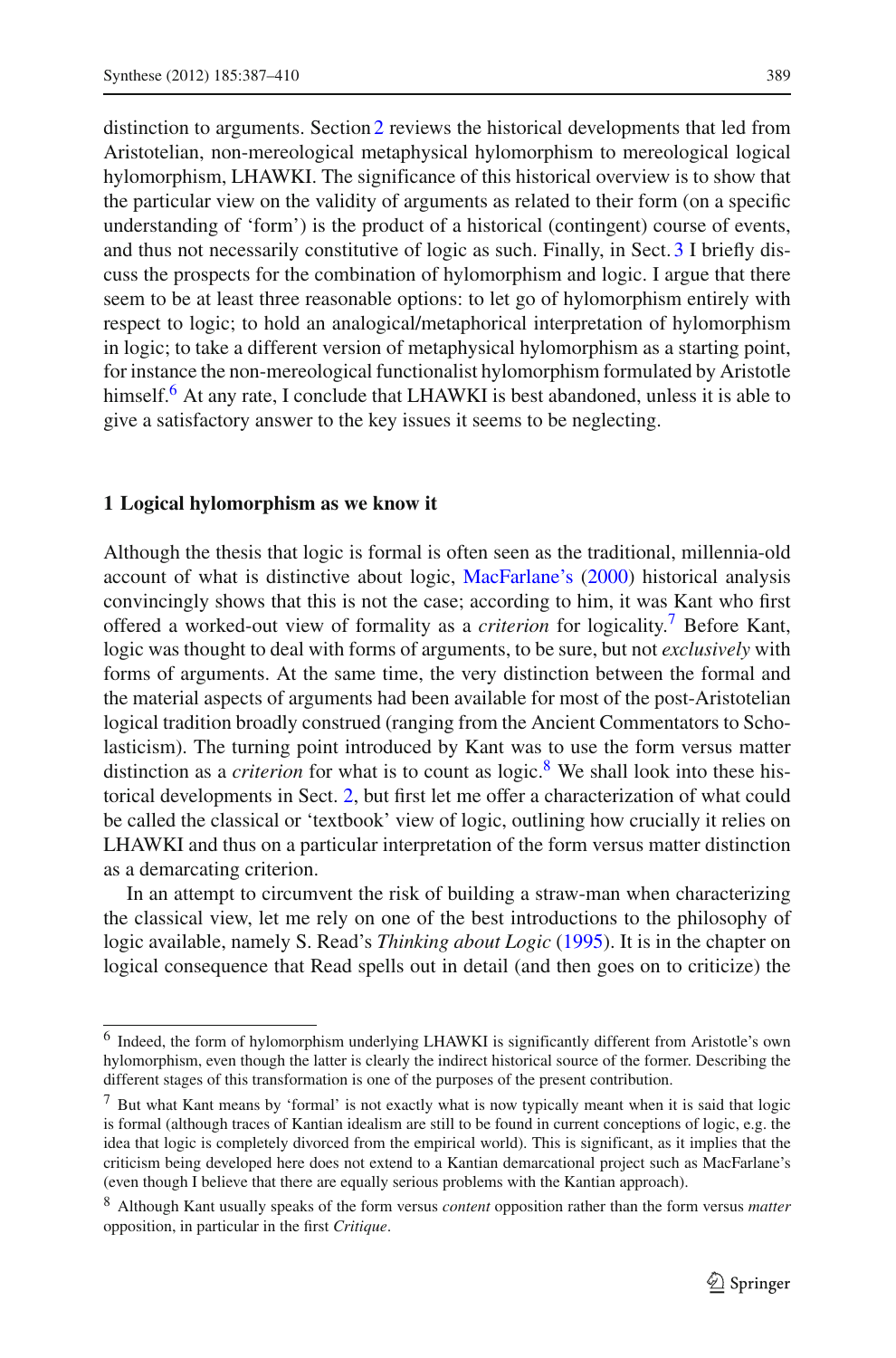extent to which the classical view is intertwined with a particular application of the form versus matter distinction to arguments.<sup>9</sup>

Speaking *very* generally, we could say that one of the goals of logic is to establish effective methods to differentiate valid from invalid arguments in a systematic way; after all, once one is in possession of such a method, one can adjudicate for arguments in general whether they are valid, and in particular whether knowledge of the premises entitles one to knowledge of the conclusion. Now, the form versus matter distinction as applied to arguments promises to deliver just that. The basic idea is that, in an argument, there is something that corresponds to its form and something that corresponds to its matter; moreover, the validity of an argument is viewed as a property exclusively related to its form.

First, on the classical view, validity is a matter of form. Individual arguments are valid only in virtue of instantiating valid logical forms; one proposition is a logical consequence of others only if there is a valid pattern which the propositions together match. [\(Read 1995,](#page-23-5) 36)

So on this view, the form of an argument is precisely *that in virtue of which* it is valid. There is a class of argument-forms which are deemed to generate valid arguments, and the validity of a particular argument depends solely on its displaying one of these forms: nothing else is either required or allowed to ground the validity of an argument. Thus seen, it seems natural that logic must deal exclusively with forms, if it is to be a method to distinguish valid from invalid arguments.

So validity is a matter of form, and the task of logic is to provide techniques for identifying and discerning the logical form of various arguments, and for determining whether the forms discovered in this way are indeed valid. [\(Read](#page-23-5) [1995,](#page-23-5) 37)

One could of course wonder what exactly is being captured by means of the focus on forms. How does one establish that a given *argument-form* yields valid arguments in the first place? In fact, the first question to be asked is: what is so special about valid arguments anyway? A few lines above I have already hinted at what is at stake when I said that, in a valid argument, knowledge of the premises entitles one to knowledge of the conclusion. The point is of course that a valid argument is expected to expand our initial state of knowledge: if things are as described by the premises, then surely they are also as described by the conclusion (provided that the argument is valid). Hence, on the basis of a valid argument, we come to know more about whatever objects the argument is about. For this to occur, valid arguments must be *truth-preserving*, and valid forms are those whose instantiations are all truth-preserving.

According to the classical account, [the criterion of validity for arguments and argument-forms] is truth preservation. That is, an argument-form is valid if,

<span id="page-3-0"></span><sup>&</sup>lt;sup>9</sup> As described here, the classical view is essentially a portrait of MacFarlane's Demarcater, but a Relativist and a Deflater may also be partisans of the classical view if they hold that logic deals exclusively with forms of arguments and with formal validity.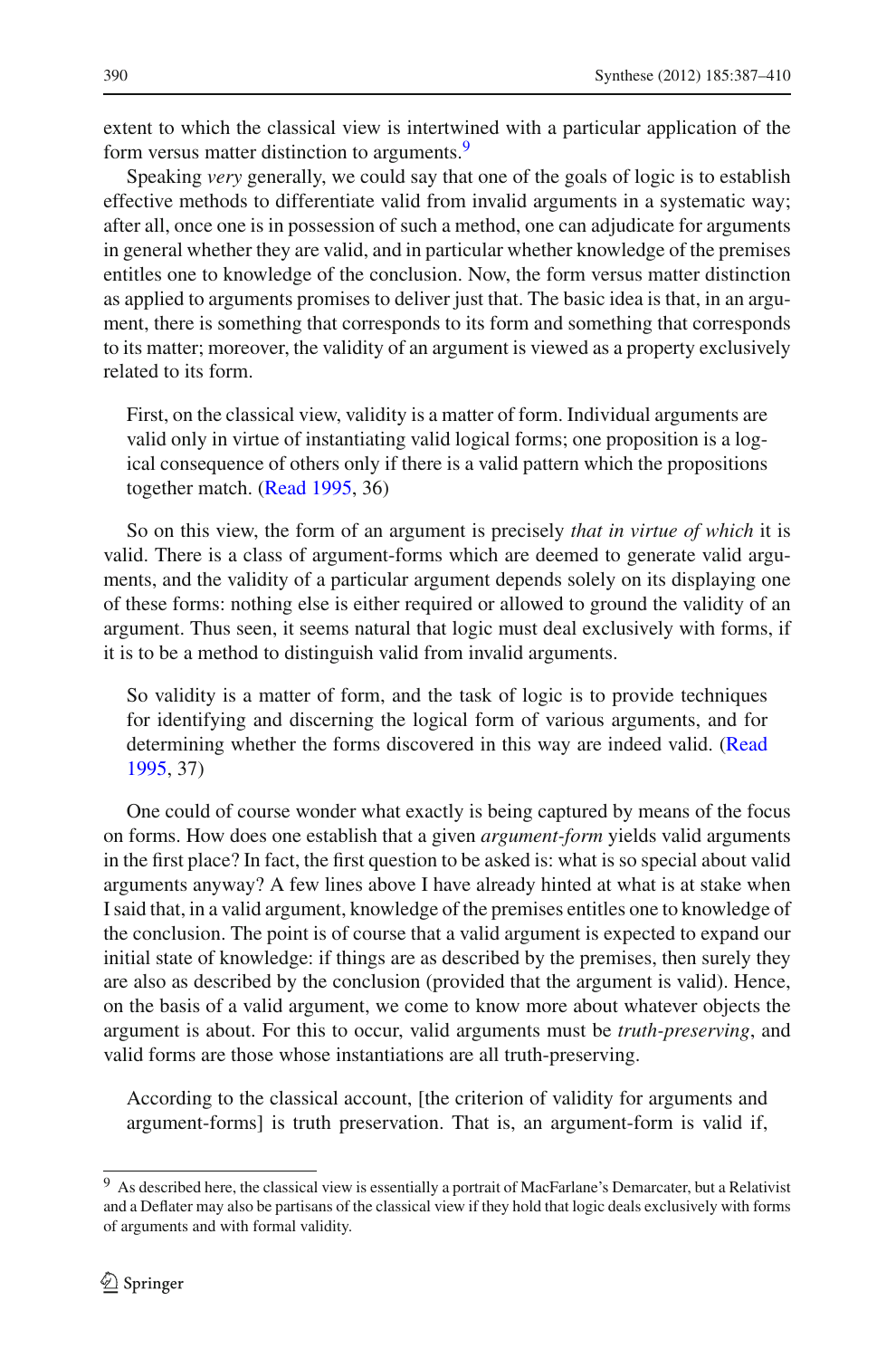however the schematic letters are interpreted, the result does not consist of a collection of true premises and a false conclusion. [\(Read 1995,](#page-23-5) 37)

There is an apparent tension between the somewhat conflicting ideas of arguments being valid solely in virtue of their form as opposed to their being valid in virtue of the property of truth-preservation.<sup>[10](#page-4-0)</sup> This tension is diagnosed by [Etchemendy](#page-23-6) [\(1990\)](#page-23-6) in terms of two competing notions of logical consequence: in his terminology, the representational notion—truth-preservation under modal variation—and the interpretational notion—validity ensured by the *form* of an argument, a form which can generate several substitutional instances. What is then the ultimate ground for the validity of an argument, form or truth-preservation?

A sensible solution to this tension follows the general idea of reflective equilib-rium as first described by [Goodman](#page-23-7)  $(1955, 64)$  $(1955, 64)$ .<sup>[11](#page-4-1)</sup> The idea is that we intuitively subscribe to a class of arguments as being valid, roughly those that clearly guarantee truth-preservation; the task of logic is then to capture patterns among these valid arguments so as to facilitate the recognition of the validity or invalidity of *other* arguments, i.e. those which are neither obviously valid nor obviously invalid. On this picture, whenever the (logical) theory deems an intuitively invalid argument as valid, or the converse, adjustments are required: either the theory needs to be changed, or the original intuitions must be corrected (whence reflective equilibrium). Thus seen, truthpreservation and formal validity need not be in tension with one another—they are in fact two sides of the same coin; it is possible to capture and ensure truth-preservation by means of (exclusive) focus on forms on a theoretical level.

But what exactly *is* the form of an argument?<sup>12</sup> How do we obtain the separation of form from matter, given a particular argument? This is indeed the Achilles' heel of the whole account, as we shall see. The general procedure is the following:

First, note that as presently outlined, truth-preservation is essentially a substitutional criterion. We take an argument, M. We replace a certain amount of terminology in M by schematic letters, to obtain an argument-form, M'. We then interpret the schematic letters in M' in various ways, looking to see whether any instance of M' has true premises and false conclusion. [\(Read 1995,](#page-23-5) 40)

If we encounter one instance of  $M'$  which is clearly invalid (true premises but false conclusion), then we can deem M' to be an invalid argument-form. A valid argumentform must yield nothing but instances satisfying the truth-preservation criterion. This of course does not mean that every instance of M' (the invalid argument-form) will have true premises and a false conclusion; but an instance of M' having either false

 $10$  On the classical account, truth-preservation is a necessary but not sufficient criterion for (formal) validity.

<span id="page-4-0"></span><sup>&</sup>lt;sup>11</sup> The term 'reflective equilibrium' itself was introduced only later on, by [Rawls](#page-23-8) [\(1971\)](#page-23-8).

<span id="page-4-2"></span><span id="page-4-1"></span> $12$  This question can also be seen as pertaining to the metaphysical status of the forms of arguments. What kind of entities are they? Is there one unique form for each argument? How is the form of an argument related to its grammatical structure? The metaphysics of arguments and forms of arguments tends to receive scarce attention in the literature, and this is precisely one of the shortcomings of LHAWKI.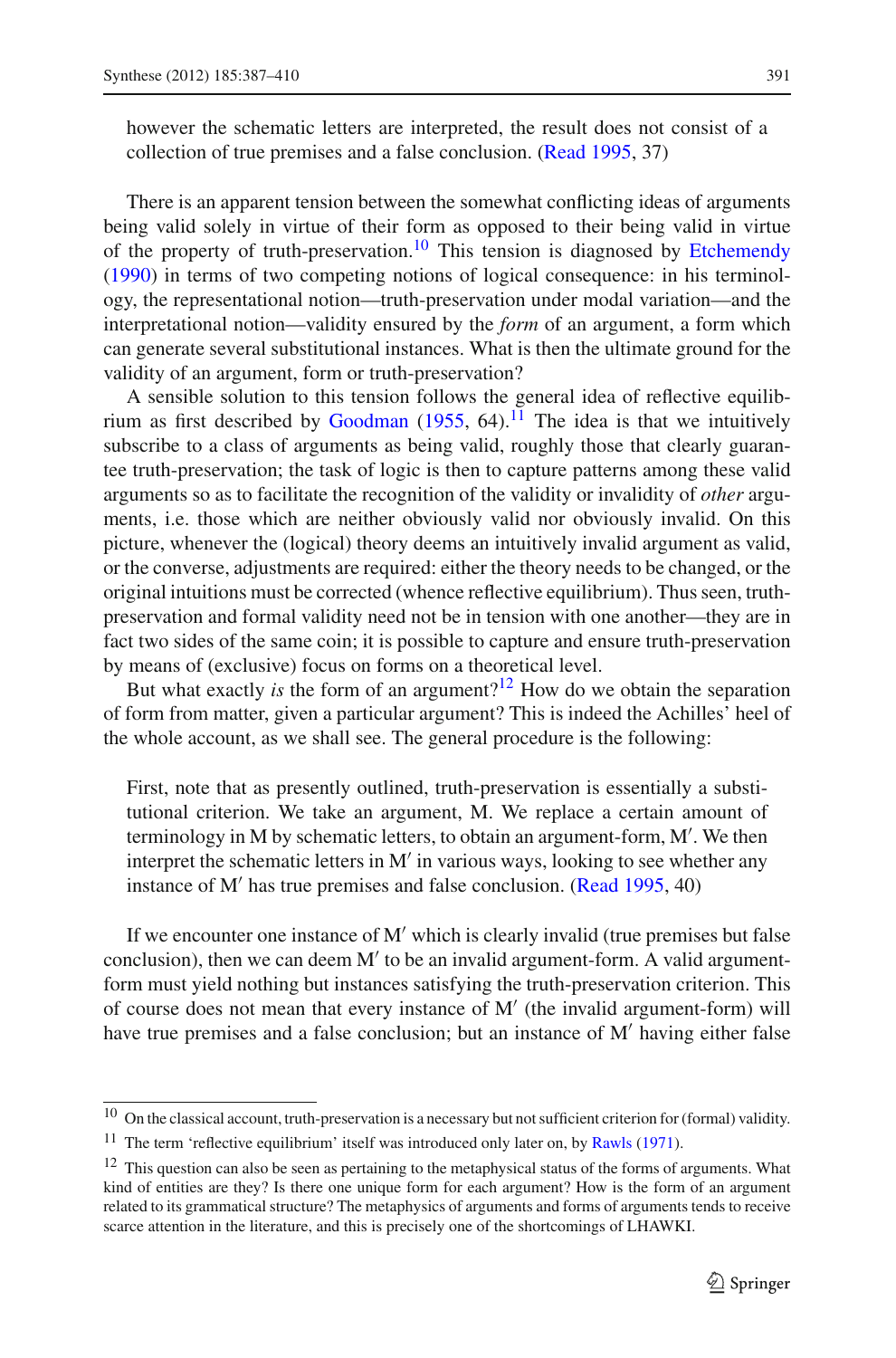premises or a true conclusion is not going to be a valid argument, as it is not valid in virtue of its form.<sup>[13](#page-5-0)</sup>

Thus seen, the form versus matter distinction applied to arguments relies crucially on a *partition* of the vocabulary: some of the terms of an argument are thought to pertain to its form, while others are thought to pertain to its matter. Those that are replaced by schematic letters pertain to its matter, and those that are allowed to remain fixed pertain to its form. Naturally, besides the partition of the vocabulary, the particular *disposition* of the terms pertaining to the form of an argument is also constitutive of this form. Otherwise, arguments having the same terms that remain fixed but in a different configuration would have the same form, which is of course not what the LHAWKI tradition holds to be the case.<sup>[14](#page-5-1)</sup>

Even though those who tacitly accept LHAWKI hardly ever discuss the exact metaphysical status of the form and matter of arguments thus described, if pressed they might say something like this: the form of an argument corresponds to (or is represented by) the *schema* generated by the uniform substitution of some of its terms by schematic letters, and its matter corresponds to the terms having been replaced.<sup>[15](#page-5-2)</sup> Thus, some structural information also belongs to the form of an argument, but the truly thorny issue is how to demarcate the terminology in M to be replaced from the terminology which is to remain fixed in order to separate the form from the matter of an argument. If the point is to offer a *principled* criterion for this partition (as it should be, if the partition is intended to be the means by which logic is demarcated from other disciplines), then the endeavor is everything but straightforward, as spelled out in the following passage:

This raises an immediate problem, of course: which substitutions are permissible – that is, which terms may be replaced? For the classical account does not permit every term in an argument to be open to substitution. This restriction is contained within the notion of form, of which we have perhaps said too little. Note that in all the forms above [examples omitted], one word was not replaced by a schematic letter, namely, the word 'all'. This is, on the classical conception (and indeed all others) a reserved term, part of the logical vocabulary. In exhibiting the logical form of an argument, we replace all expressions other than those in the logical vocabulary by schematic letters. Logical words include 'all', 'some', 'if', 'and', 'or', 'not', and a number of others. Indeed, some words are treated sometimes as logical, sometimes not, yielding different logics. For example, if 'necessarily' is treated as a logical word, we obtain modal logic, an extension of classical logic;

<span id="page-5-0"></span><sup>13</sup> [Etchemendy](#page-23-6) [\(1990](#page-23-6), [2008\)](#page-23-9) claims that the view according to which truth-preservation in all substitutional instances is the proper criterion of validity for arguments and argument-schemata makes the mistake of "confusing the symptoms of logical consequence with their cause" [\(Etchemendy 2008,](#page-23-9) 264). The idea is that, if what is required to establish whether a given argument is valid is that all its substitutional instances be truth-preserving, then one is already required to know whether *this* particular argument (being one of its substitutional instances) is valid, which is precisely what one seeks to establish. For Etchemendy, truth-preservation is a *symptom* (consequence) of validity, not its cause.

<span id="page-5-1"></span><sup>&</sup>lt;sup>14</sup> Obviously, 'Not every man is an animal' and 'Every dog is not a stone' share the same logical terminology but not the same logical form.

<span id="page-5-2"></span><sup>15</sup> John Corcoran is one of the few to have inquired into the metaphysics of schemata—see [Corcoran](#page-23-10) [\(2008](#page-23-10)).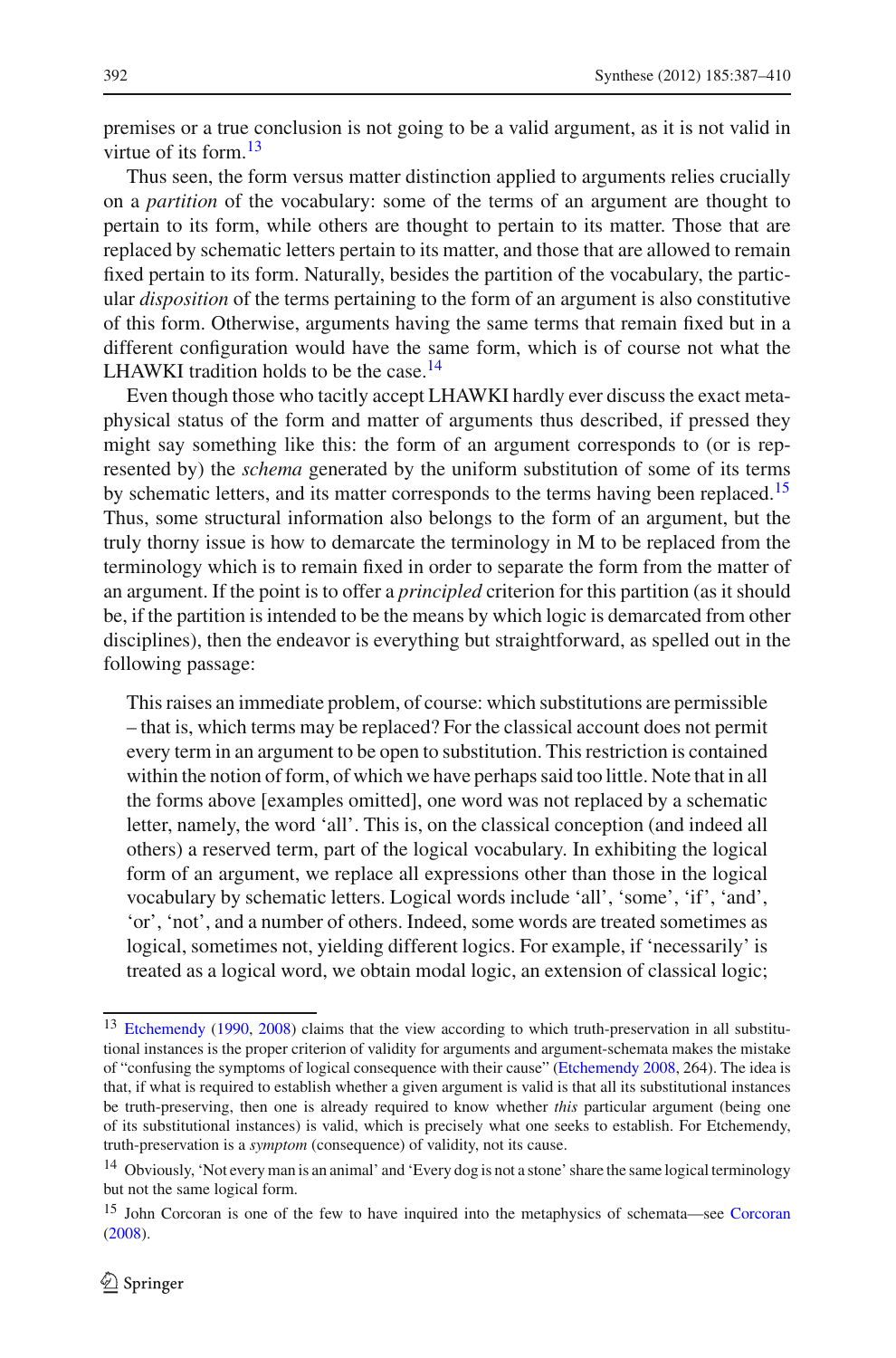if not, non-modal, that is, standard logic. If the 'is' of identity […] is taken as a logical term, we obtain classical logic with identity, if not, not. Many extensions of classical logic (so themselves essentially classical) are obtained by extending the logical vocabulary. [\(Read 1995,](#page-23-5) 40/41)

Thus seen, it is clear that, from this point of view, the logical versus non-logical distinction neatly corresponds to the form versus matter distinction (on a particular interpretation of it). The assumption warranting this correspondence is that logic deals exclusively with forms, namely forms of arguments, and thus that to be logical and to be formal are equivalent notions. The form of an argument corresponds to a particular subset of its lexicon in a particular disposition, and precisely this subset is thought to correspond to the *logical constants* being used in the argument. All the rest is material—or equivalently, non-logical.

In his 'On the concept of following logically' [\(1936/2002\)](#page-23-11), which is a *locus classicus* for the (recent) development of the standard views I am portraying here, Tarski recognizes that the logical versus non-logical partition is the cornerstone of his account: "At the foundation of our whole construction lies the division of all terms of a language into logical and extra-logical" [\(Tarski 1936/2002,](#page-23-11) 188). But the article ends with Tarski revealing his own skepticism on the prospects for such a partition:

[3.3 Prospects] [3.3.1] Clearly, further investigations may throw a lot of light on the question which interests us; perhaps one will succeed with the help of some weighty arguments of an objective character in justifying the dividing line traced by tradition between logical and extra-logical terms. [3.3.2] Personally I would not be surprised however even if the result of these investigations were to be decidedly negative and if hence it would turn out to be necessary to treat such concepts as following logically, analytic sentence or tautology as relative concepts which must be related to a definite but more or less arbitrary division of the terms of a language into logical and extra-logical […]. [\(Tarski 1936/2002](#page-23-11), 189)

A few decades later, Tarski returned to this issue, but this time more optimistic about the prospects of formulating a principled criterion for the distinction between logical and non-logical terms (or more generally, notions, which are for Tarski non-linguistic objects). In a 1966 lecture (published posthumously in 1986), Tarski proposed a version of the notion of permutation invariance as a criterion for a principled distinc-tion.<sup>[16](#page-6-0)</sup> On this account, truth-functional connectives, quantifiers and binary relations such as identity and diversity are ruled-in as logical, which is prima facie a desirable result. Indeed, permutation invariance (under different formulations) is still widely viewed as possibly the best candidate for a principled criterion for logicality.<sup>17</sup> But it does not seem to do justice to many of the important developments in logic of the last decades, ruling out as non-logical many terms and notions that we would be prepared to call logical (at least within a given logic). For example, if interpreted on Kripke-frames, modal notions would be permutation-invariant (and thus logical) only

<sup>16</sup> [Simons](#page-23-12) [\(1992\)](#page-23-12) offers an illuminating account of Tarski's transformation from Skeptic to Demarcater.

<span id="page-6-1"></span><span id="page-6-0"></span><sup>&</sup>lt;sup>17</sup> See in particular the work of G. Sher and of D. Bonnay.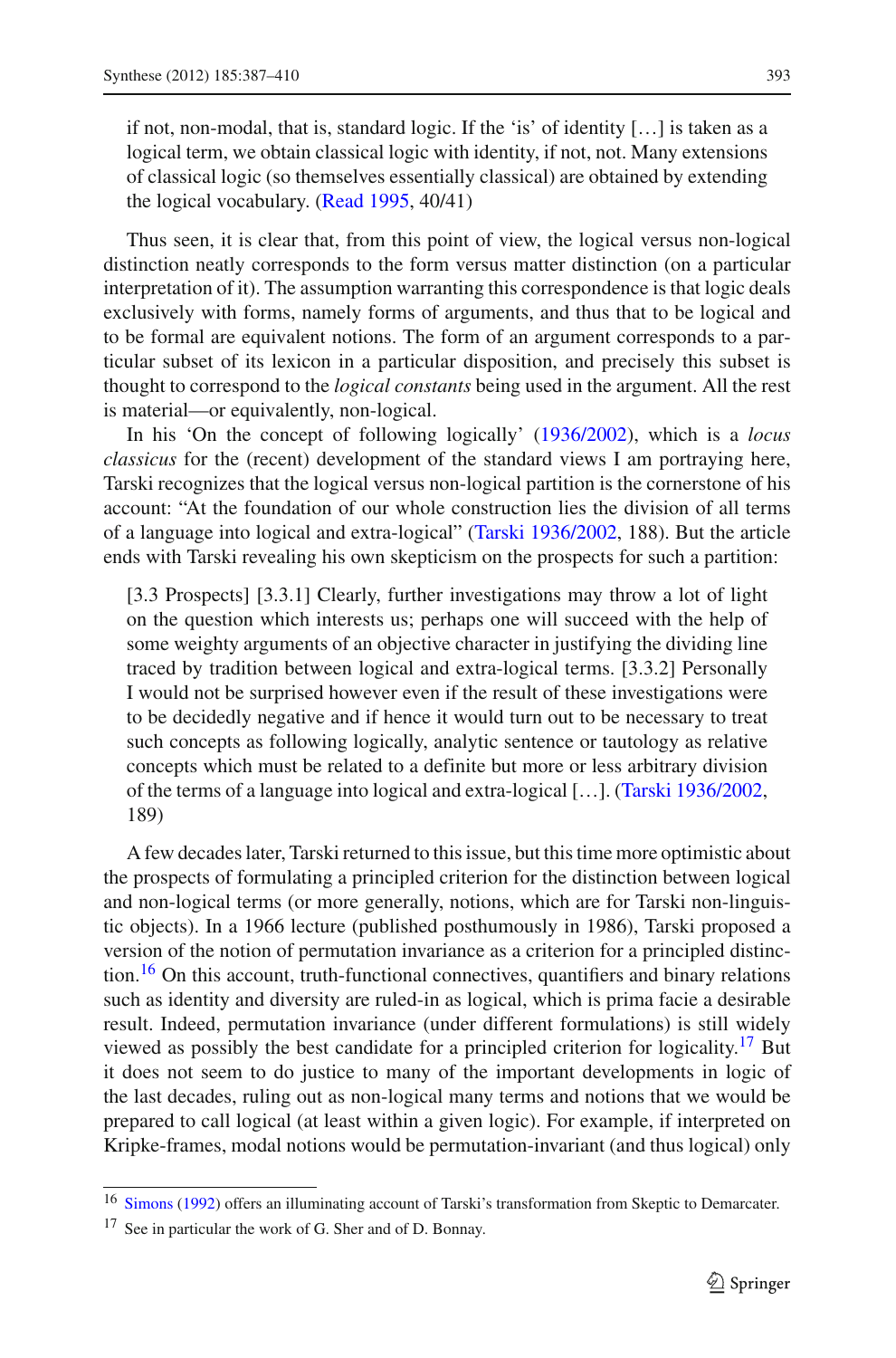if interpreted on: (i) frames where every possible world is related to every possible world, (ii) frames with empty accessibility relation, or (iii) frames with only the reflex-ive accessibility relation.<sup>[18](#page-7-0)</sup> But this is an awkward implication, to say the least: why should a necessity-box operator be logical in such frames, while its S4 counterpart is not? The permutation-invariance criterion also seems to rule-in as logical notions whose logical status is debatable, in particular numerical relations.<sup>19</sup>

The debate is at this point inconclusive; none of the principled criteria that have been proposed so far to justify the logical versus non-logical distinction have met with unanimous acceptance, but at the same time quite a few people still believe in the possibility (or in any case in the crucial importance) of ever encountering such a prin-cipled criterion.<sup>[20](#page-7-2)</sup> Indeed, failure to offer a proper treatment of this issue is obviously a major obstacle for a satisfactory philosophical account of logic based on the form versus matter distinction along the lines of LHAWKI. Of course, we cannot at this point exclude the possibility of ever finding such a principled distinction, but given all the efforts that have already been devoted to this endeavor, it seems to me that the prospects are quite meager. More importantly, the need for a principled criterion seems to emerge from an uncritical application of the form versus matter distinction to arguments and from the attribution of a *demarcational* (as opposed to merely practical) function to this distinction. Now, if under closer scrutiny it becomes apparent that some of the underlying assumptions are unwarranted, one may feel tempted to conclude (as I do) that the quest for a principled partition of logical from nonlogical expressions is a misguided enterprise.

So let me spell out in more detail the assumptions being made. Lest the reader should still think I am describing a straw-man, here is a passage from a renowned logic textbook, Gamut's *Logic, Language and Meaning* vol. 1, where the LHAWKI ideology is clearly presented:

We say that (1), (7) and (8) [examples of arguments previously given] have a particular *form* in common, and that it is this form which is responsible for their

<span id="page-7-0"></span><sup>&</sup>lt;sup>18</sup> The idea (proposed in [van Benthem 1989,](#page-23-2) and further discussed in [MacFarlane 2000](#page-23-4)) is to add worlds to the primitive set of types (along with objects and propositions) and to require that logical notions be invariant under the permutation of worlds as well, not only of objects.

<span id="page-7-1"></span><sup>&</sup>lt;sup>19</sup> So a quantifier such as 'there are exactly two things' is ruled-in as logical, even though for there to be two things (in a given domain) seems to be a substantive, non-logical fact. In Etchemendy's terms, one could say that the permutation-invariance criterion seems both to undergenerate and to overgenerate with respect to what one may be prepared to consider a logical constant on intuitive grounds. Interestingly, the fact that the permutation invariance criterion is mainly sensitive to cardinality and quantities had already been noticed by Tarski himself: "it turns out that our logic is even less than a logic of extension, it is a logic of number, of numerical relations" [\(Tarski 1966/1986](#page-23-13), 151). So it seems that the idea of permutation invariance as a criterion for logicality rests on the contentious assumption that logic is fundamentally about numbers and quantities.

<span id="page-7-2"></span><sup>20</sup> Such as [Sher](#page-23-14) [\(2008\)](#page-23-14), [Feferman](#page-23-15) [\(1999\)](#page-23-15) and [Bonnay](#page-23-16) [\(2008](#page-23-16)). MacFarlane, for example, argues that "the permutation invariance criterion does not deliver what it promises" [\(2000,](#page-23-4) 175), but then proposes a different, equally principled criterion for the demarcation of logic, based on his notion of 1-formality. MacFarlane sees permutation invariance as a necessary though not sufficient criterion for logicality.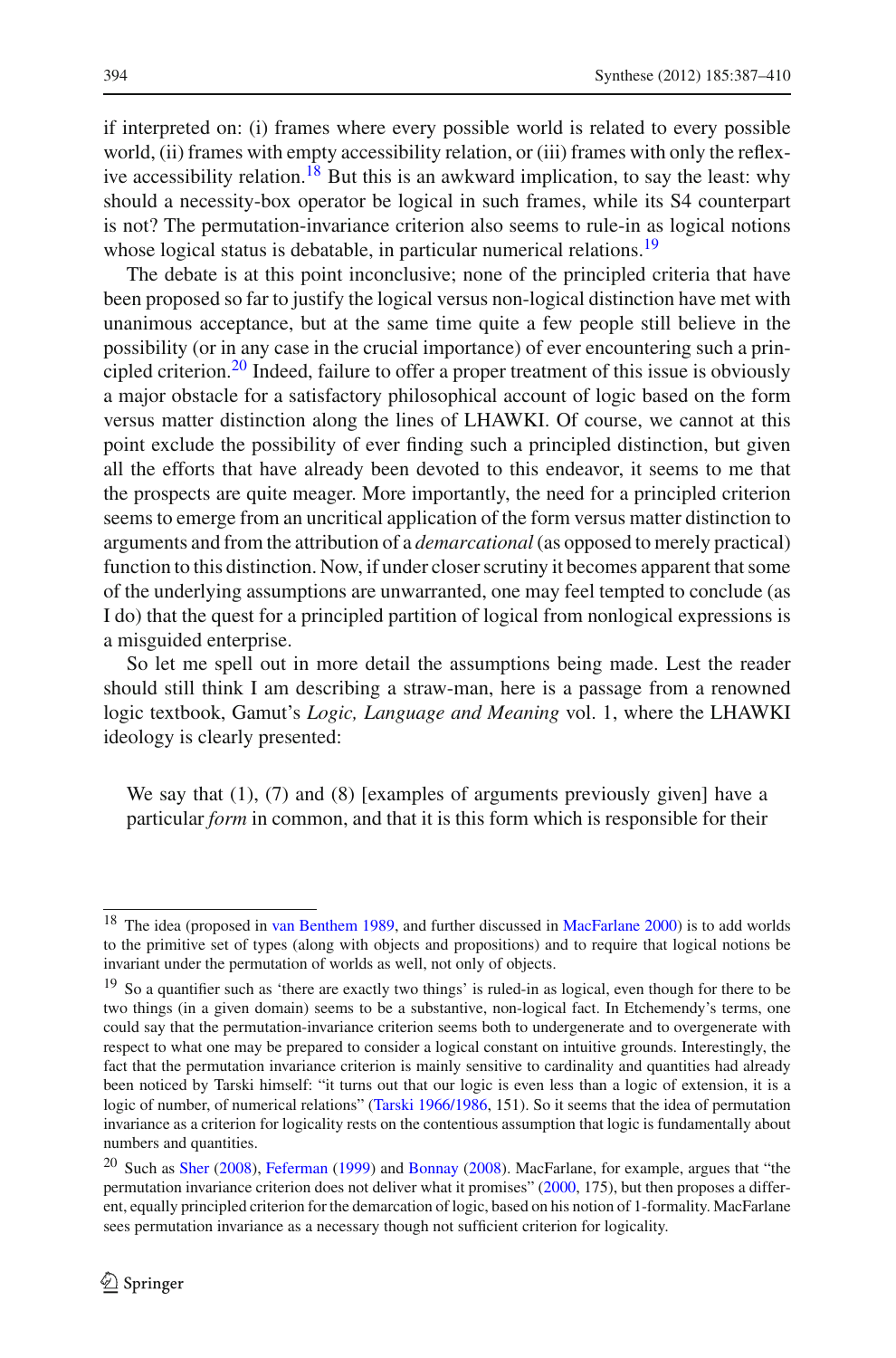validity. This common form may be represented schematically like this:

$$
\begin{array}{c}\n\text{(11)} \quad A \text{ or } B \\
\text{Not } A \\
\hline\n\end{array}
$$

These schematic representations are called *argument schemata*. The letters A and B stand for arbitrary sentences. Filling in actual sentences for them, we obtain an actual argument. Any such substitution into schema (11) results in a valid argument, which is why (11) is said to be a valid argument schema. [\(Gamut](#page-23-17) [1991,](#page-23-17) 3)

A little further:

Logic, as the science of reasoning, investigates the validity of arguments by investigating the validity of schemata. For argument schemata are abstractions which remove all those elements of concrete arguments which have no bearing on their validity. [\(Gamut 1991,](#page-23-17) 4)

Such claims can be found in virtually every introductory textbook to logic,  $2<sup>1</sup>$  and are thus the kind of 'philosophical' account of logic that a student is most likely to encounter in her/his first contact with logic. Now, as is well known from studies in the sociology of science, introductory textbooks are extremely powerful in establishing and disseminating scientific ideology. Once such beliefs settle in at an early stage of a student's intellectual development, they tend to become extremely entrenched and are often subsequently uncritically accepted as truisms; indeed, this seems to be the case of LHAWKI, which is (tacitly but widely) presupposed in much of our views and beliefs about logic.

So here is a summary of the main tenets of the LHAWKI position:

- 1. In every argument, there is something that corresponds to its form and something that corresponds to its matter.
- 2. The form of an argument is related to<sup>22</sup> a proper subset of the set of its vocabulary, in a given disposition; the matter of an argument is related to the complement set of the subset corresponding to its form.
- 3. The form of an argument can be rendered by means of a schema.
- 4. The form of a valid argument is that in virtue of which it is valid.
- 5. Given that logic is the systematic study of the validity of arguments, it is essentially concerned with forms of arguments.

<span id="page-8-0"></span><sup>&</sup>lt;sup>21</sup> By taking these passages from Gamut I do not wish to imply that this textbook is defective or 'worse' than others, much to the contrary; the point is precisely that the authors of Gamut express this ideology more clearly than most other textbooks.

<span id="page-8-1"></span><sup>&</sup>lt;sup>22</sup> I use 'is related to' rather than stronger alternatives such as 'is determined by' in order to make my description of LHAWKI as general as possible. However, I suspect that the stronger alternatives are actually what most people have in mind.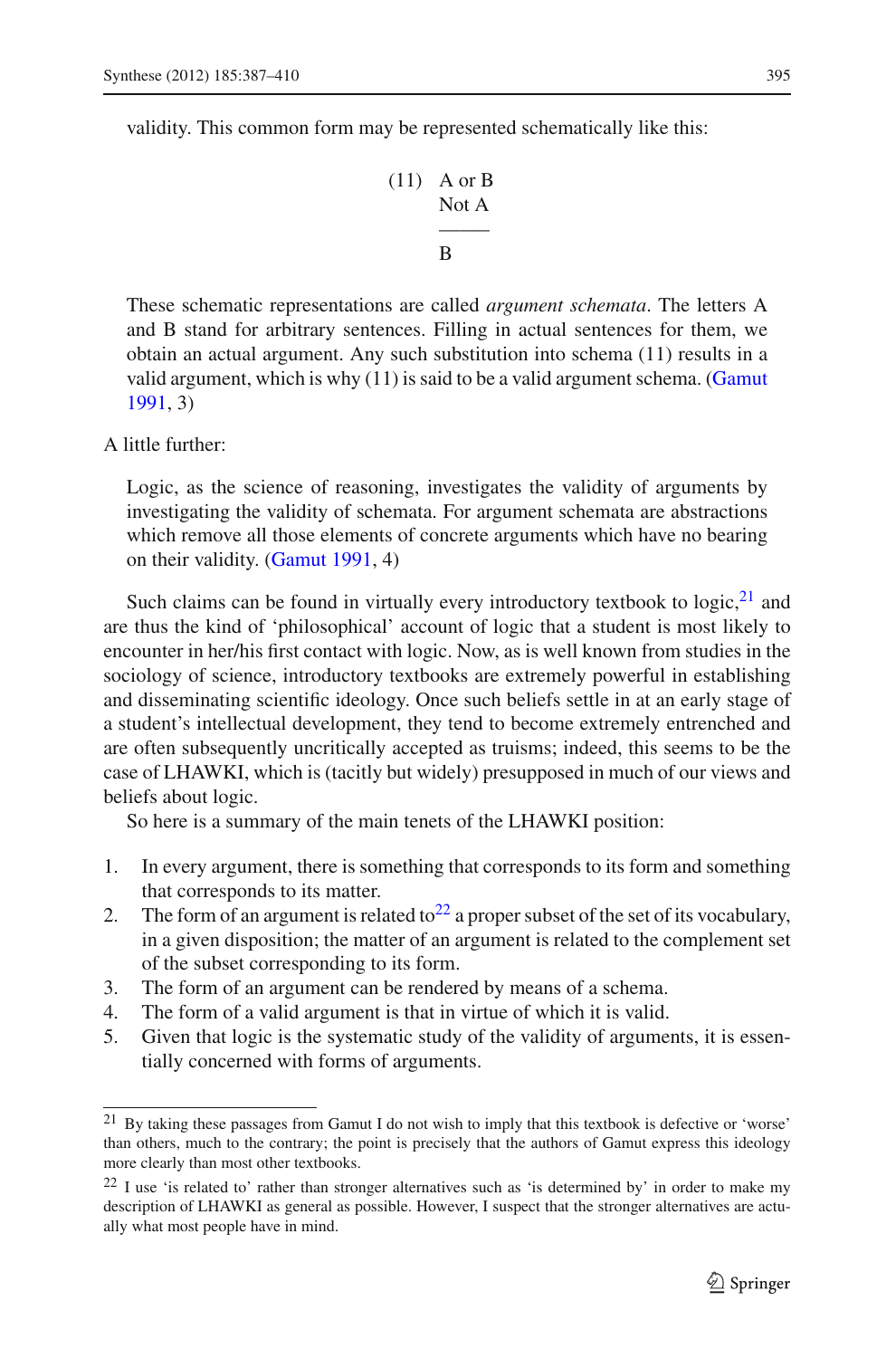- 6. Substitutivity is the technique suitable for this systematic study; the terms of an argument pertaining to its matter are substituted to generate instances of an argument-form, while the terms pertaining to its form are allowed to remain fixed.
- 7. The terms that are allowed to remain fixed (those that pertain to its form) are the *logical* terms of an argument—also known as logical constants, precisely because they remain *fixed*—while the terms that undergo variation (which pertain to its matter) are the extra-logical terms of an argument.
- 8. Logic as a discipline can be demarcated by means of a demarcation of the class of logical constants, given that logic is the study of argument-forms and thus has logical constants as its objects of study.

These are some of the assumptions that seem to underlie strong claims such as:

[T]here is little philosophical consensus about the basis for the distinction between logical and nonlogical expressions. Until this question is resolved, we lack a proper understanding of the scope and nature of logic, and of the significance of the distinction between the "formal" properties and relations logic studies and related but non-formal ones. [\(MacFarlane 2009](#page-23-0), Introduction)

Why is it that *only* through the distinction between logical and nonlogical expressions can we attain a proper understanding of logic? Couldn't there be other approaches towards a philosophical account of logic? It would seem that such claims are only justified if theses 1–8 are fully endorsed; rejecting any of them might open up the possibility for an alternative philosophical account of logic.

Clearly, the doctrines of LHAWKI are based on the presumed propriety of applying the (originally metaphysical) distinction between form and matter to arguments. However, an analysis of the metaphysics of arguments, which would be required to warrant this assumption, is usually not forthcoming. For starters, when speaking of arguments, what kind of entities are we dealing with exactly? There are quite a few possibilities, such as: argument-types, argument-tokens (both linguistic entities), arguments as mental constructs, arguments as (platonic) abstract entities. Presumably, the ontological status of the form of an argument will be related to the ontological status of an argument itself. Given that LHAWKI typically does not offer an account of the metaphysics of arguments, one may be inclined to offer one on its behalf, and it seems to me that, within this tradition, *argument-types* are typically viewed as the objects to which the considerations spelled out above apply.

By that as it may, if my characterization of LHAWKI by means of theses 1–8 is correct, then a few considerations on the metaphysical assumptions being made concerning the form versus matter distinction suggest themselves.

(I) The version of hylomorphism underlying LHAWKI is what can be described as a *mereological hylomorphism*, according to the following definition of mereological hylomorphism: "any account which not only views wholes as compounds of matter (*hule*) and form (*morphe*), but which also takes both of these components (and, in particular, form) to be themselves *parts*, strictly and literally speaking, of the whole they compose" [\(Koslicki 2006,](#page-23-18) 717). Non-mereological hylomorphism is in turn a hylomorphic account of entities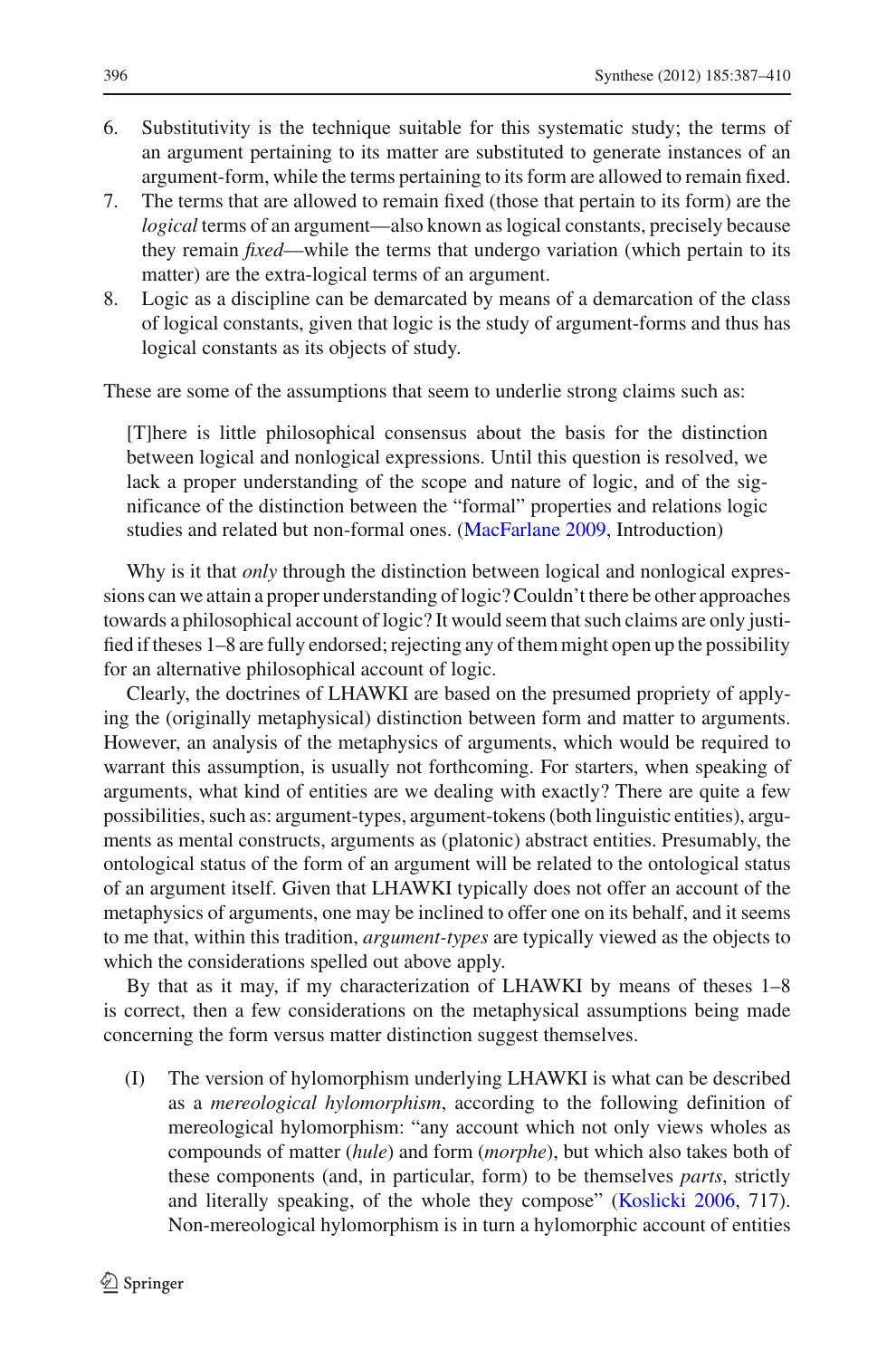(wholes) according to which form is *not* a part of the whole.<sup>[23](#page-10-0)</sup> Insofar as arguments (or argument-types) can be seen as wholes, it would seem that LHAWKI views the forms of arguments as constitutive parts thereof, given that the form of an argument is partially determined by a subset of its vocabulary. Mereological hylomorphism does not require that form and matter have the same ontological status in order for both to constitute parts of the whole<sup>24</sup>; so the fact that, according to LHAWKI, logical constants have a special status does not qualify it as non-mereological. Moreover, the fact that the form of an argument also contains some structural information related to the disposition of the terms does not invalidate the observation that the form of an argument seems to be a constitutive *part* of the whole. That a (strict) partition of the vocabulary is a necessary (though not sufficient) element to determine the form of an argument is, or so it seems to me, sufficient to justify the claim that the hylomorphism underlying LHAWKI is mereological. (This is particularly conspicuous in theses 2, 3 and 6.)

- (II) The partition between the form and the matter of an argument is meant to be *unique*; equivalently, there is one single form per argument. Of course, in practice this is not always taken very seriously; it is sometimes more convenient to represent an argument taking the sentences involved as its basic constituents (and to analyze it by means of propositional logic, for instance), while at other times it is necessary to spell out the internal structure of the sentences (outlining their predicates, modal terms etc.). But if the form of an argument is that in virtue of which it is valid, and validity is understood in an absolute sense (i.e. not as system-relative), then the implication seems to be that there is exactly one real, actual form per argument, even if different schemata can be seen as (more or less) adequate approximations of it. (This is particularly conspicuous in theses 4, 6 and 7.)
- (III) The partition between the form and the matter of an argument is meant to be *principled and sharp*. Presumably, there is a fundamental, essential difference between form and matter, generally speaking, and thus between the form and matter of arguments in particular; a partition between these two constituents of an argument should reflect the factual, ontic distinction really present in it. That there is a factual basis for the distinction is presupposed in the claim that arguments are valid *in virtue of* their form and in the idea that a demarcation of the class of logical constants is to yield an adequate demarcation of logic as a discipline. (This is particularly conspicuous in theses 4, 5, 7 and 8.)

In short, the version of hylomorphism underlying LHAWKI seems to be committed to a mereological account of the form-matter compound, to uniqueness of form in each argument and to an essential, factual distinction between form and matter of arguments. Of course, many have found some of these assumptions to be unpalatable.

<span id="page-10-0"></span><sup>23</sup> Here, I make no use of (or commitment to) other mereological properties of parts and wholes recognized in the literature; my use of the mereological apparatus is rather minimal, and is restricted to what is spelled out in this definition.

<span id="page-10-1"></span><sup>&</sup>lt;sup>24</sup> Even in Koslicki's account of Aristotle's hylomorphism as mereological, form and matter do not have the same ontological status even though they are both, strictly speaking, parts of the mereological whole.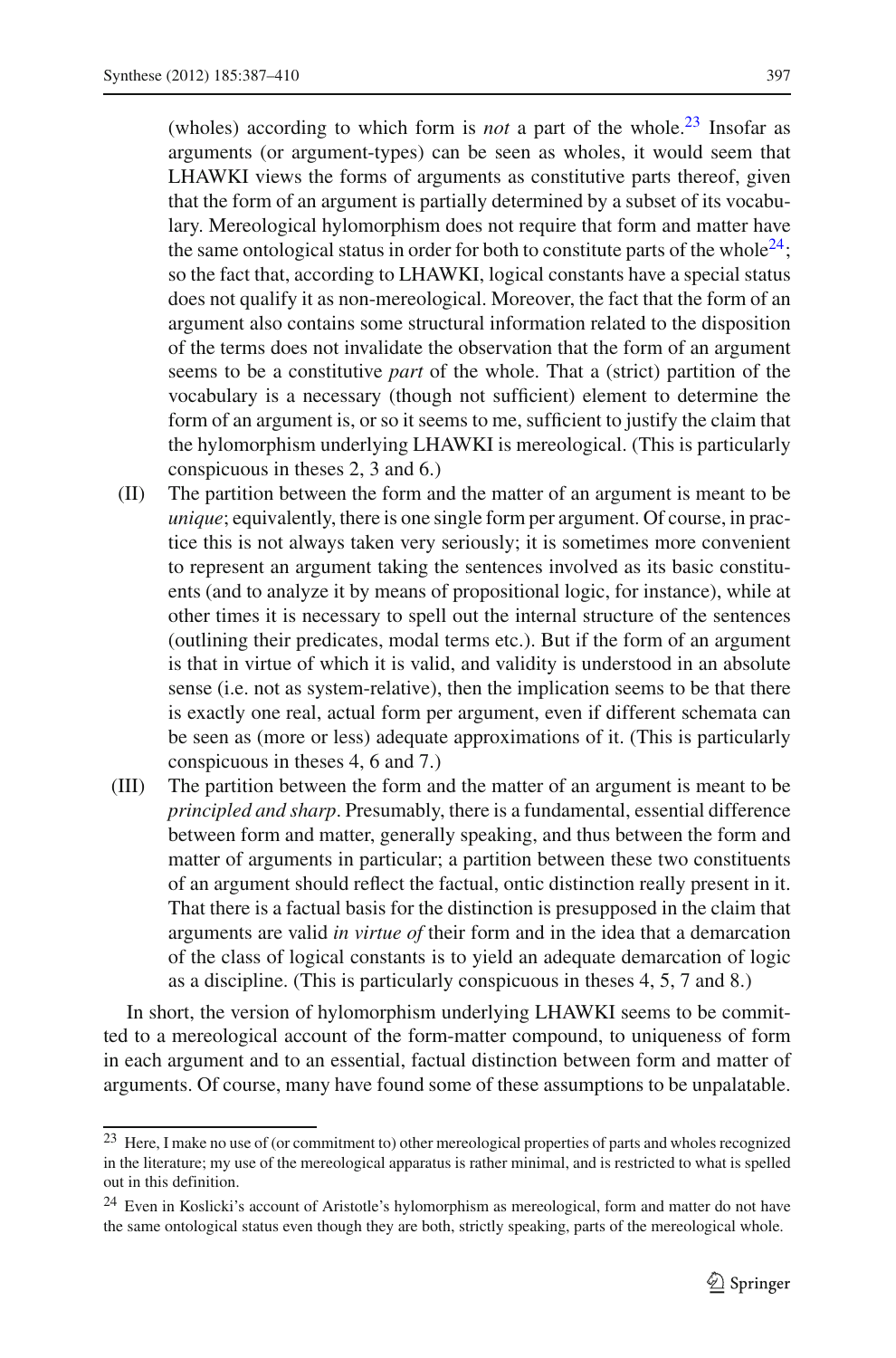Etchemendy, for example, has criticized the idea of uniqueness of logical form; others have questioned the need for a principled criterion separating logical from extra-logical expressions. Indeed, one can adopt a pragmatist view of the distinction (as discussed in [Prior 1976](#page-23-19), [Wagner 1987](#page-23-20) and [Warmbrod 1999\)](#page-23-21), according to which the criteria for such a distinction are directly related to the task(s) at hand, i.e. the particular application(s) that the logical system thus formed is to have. On the pragmatist view, there is no principled, absolute distinction between the form and the matter of an argument; the distinction is stipulated relative to a particular task.<sup>[25](#page-11-1)</sup> If the goal is to study the logic of modal notions, then modal terms are to be treated as logical constants; if the goal is to investigate epistemic or deontic notions, then epistemic or deontic terms are to be treated as logical constants; and so on and so forth. $^{26}$ 

But of course, those seeking a principled criterion—in particular, those who think that a great deal is at stake, most importantly a characterization and demarcation of logic as a discipline—cannot be satisfied with this approach; they will require further arguments if they are to be convinced that they should abandon the quest for a principled distinction altogether. Indeed, one of the purposes of the present discussion is precisely to prompt a reflection on the assumptions that underscore the view that a proper understanding of the scope and nature of logic hinges entirely on the possibility of finding a principled demarcation for the class of logical constants. If these assumptions turn out to be unwarranted, then this particular philosophical approach to logic may turn out to be misguided after all.

### <span id="page-11-0"></span>**2 The history of logical hylomorphism as we know it**

In this section, I sketch the history of applications of the form versus matter distinction to arguments. The idea is to suggest that the particular view on the validity of arguments as related to their form as well as the view that the scope and nature of logic is determined on the basis of the form versus matter distinction are products of a historical (contingent) course of events, and thus not necessarily constitutive of logic as a discipline. The crucial steps in this development were: (1) viewing arguments as objects to which the form versus matter distinction could legitimately be applied; (2) establishing the distinction between the form and the matter of arguments on the basis of a (strict) partition of the vocabulary, yielding mereological logical hylomorphism; (3) using the distinction between the form and the matter of arguments as a means to characterize the very scope and nature of logic.

Contrary to what one might expect, the first applications of the form versus matter distinction to logic, and more specifically to arguments, are *not* to be found in Aristotle, as J. MacFarlane remarks: "Surprisingly, the father of both formal logic

<span id="page-11-1"></span><sup>25</sup> This roughly corresponds to MacFarlane's Relativist. But notice that a pragmatic approach to the issue of logical constants need not imply logical pluralism or system-relativism: if one thinks that there is one quintessential task that logic must fulfill (as seems to be the case of Warmbrod, for example), then one may want to maintain that there is a unique set of logical constants that best suits the job in question, but that the criterion is purely pragmatic.

<span id="page-11-2"></span><sup>&</sup>lt;sup>26</sup> This is generally the attitude of practicing logicians; finding a principled demarcation for logic tends to be a worry for the philosopher of logic rather than for the logician.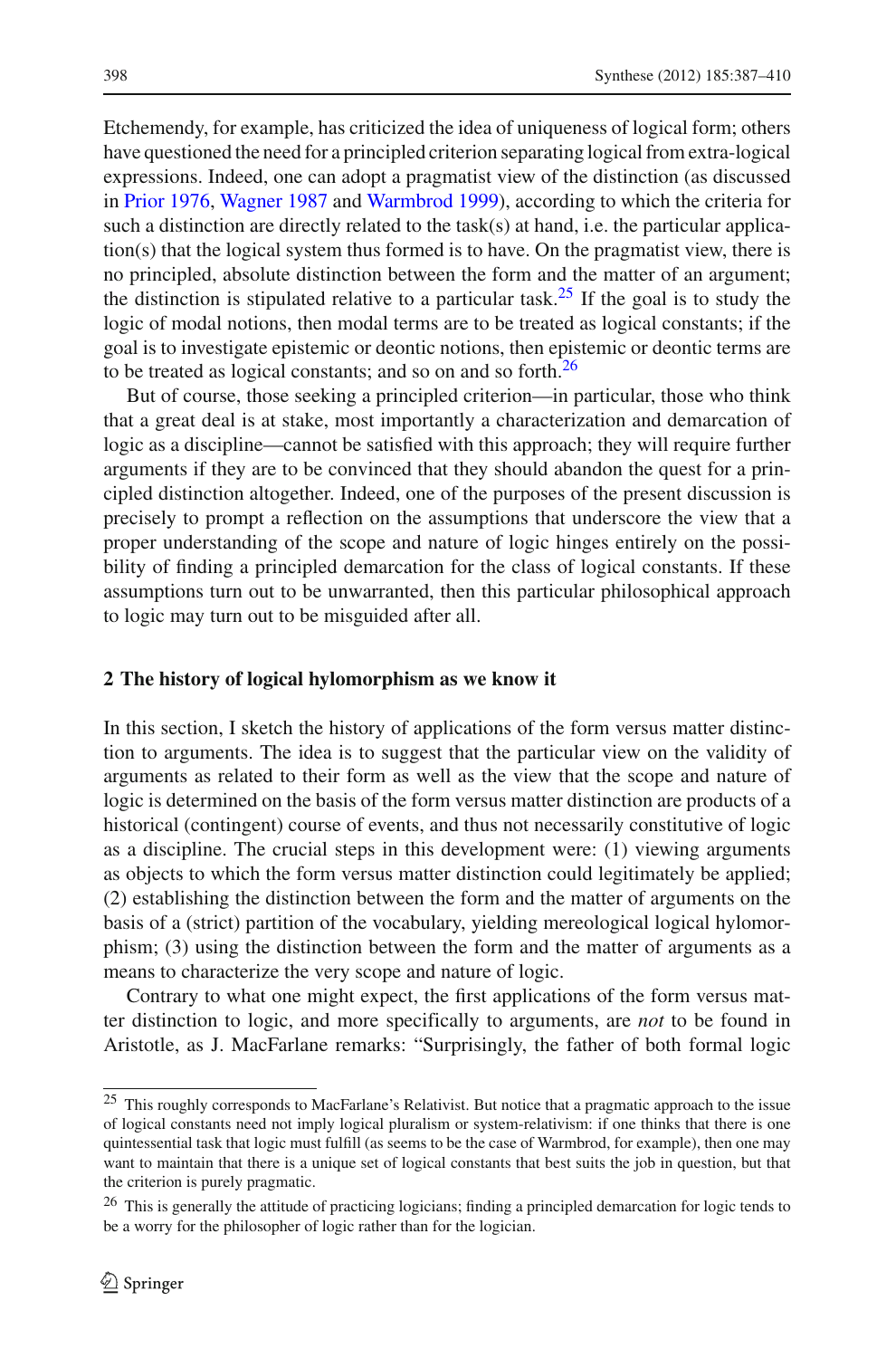and hylomorphism was not the father of logical hylomorphism"<sup>[27](#page-12-0)</sup> [\(MacFarlane 2000,](#page-23-4) 255). Indeed, one might expect that Aristotle himself would have applied the form versus matter distinction to logic and logical objects on the basis of the observation that he is both the first 'formal logician' and the first to develop and apply extensively the form versus matter distinction in other domains such as biology, physics and metaphysics. However, nowhere in the *Organon* does Aristotle apply the distinction to logical objects such as arguments or sentences. In fact, he applies the form-matter distinction to arguments only twice, in the *Metaphysics* 1013b19–20 and in an almost identical passage in the *Physics* 195a18–19. There he observes, without much elaboration (in the context of a discussion of the four causes) that the premises are matter for the conclusion (of an argument), "in the sense of 'that from which"' (which is a familiar formulation for the notion of material cause). But clearly, this observation does not in any way anticipate the doctrines underlying LHAWKI. And yet, it is undoubtedly the Aristotelian form-matter dichotomy (as opposed to, for instance, Plato's notion of Forms) that is the indirect historical source of these doctrines.

Upon closer inspection, however, it is not so surprising that Aristotle was not the 'father' of logical hylomorphism, and more specifically of logical hylomorphism *as we know it*—LHAWKI. Firstly, Aristotle did not apply the form versus matter distinction indiscriminately; for him, only special kinds of entities displayed a hylomorphic structure, in particular primary substances. Linguistic objects such as arguments would not straightforwardly qualify to be described as compounds of form and matter. Secondly, Aristotle's own metaphysical hylomorphism appears to be essentially non-mereological: form is not a part, strictly speaking, of the whole. Rather, form is the *principle of unity*[28](#page-12-1) articulating the different parts of the whole, which constitute its matter.[29](#page-12-2) Thus, even if Aristotle had applied the form versus matter distinction to arguments, most likely the result would have been some form of non-mereological logical hylomorphism, and thus not mereological LHAWKI.

The first step in the radical transformation from Aristotelian non-mereological, metaphysical hylomorphism to mereological LHAWKI took place in the tradition of the later Greek Antiquity, also known as the tradition of the Ancient Commentators, ranging from the second century A.D. to the sixth century A.D. (roughly, from Alexander of Aphrodisias to Ammonius and Boethius). In this tradition, applications of the form versus matter distinction to arguments (syllogisms in particular) are very pervasive, and the two main *loci* for this application are commentaries on the *Prior*

<span id="page-12-0"></span><sup>27</sup> MacFarlane immediately adds in a footnote that it might be "no accident that Aristotle refrains from applying his hylomorphic concepts to logic", relying on M. Burnyeat's claim that Aristotle viewed logic as (strictly) separated from metaphysics and physics.

<span id="page-12-1"></span><sup>&</sup>lt;sup>28</sup> "A principle of unity for a given item is a relation holding of some other items, such that (origins aside) what it is for the given item to be is for the relation to hold among these items" [\(Johnston 2006](#page-23-22), 653).

<span id="page-12-2"></span><sup>&</sup>lt;sup>29</sup> It is true that a mereological reading of Aristotle's own account of hylomorphism has its proponents [\(Koslicki 2006](#page-23-18)), but on this matter I side with the more mainstream reading of Aristotle as developing a non-mereological hylomorphism. Koslicki offers compelling arguments for her view, but overall the case for a non-mereological interpretation of Aristotle's hylomorphism seems to me to be stronger.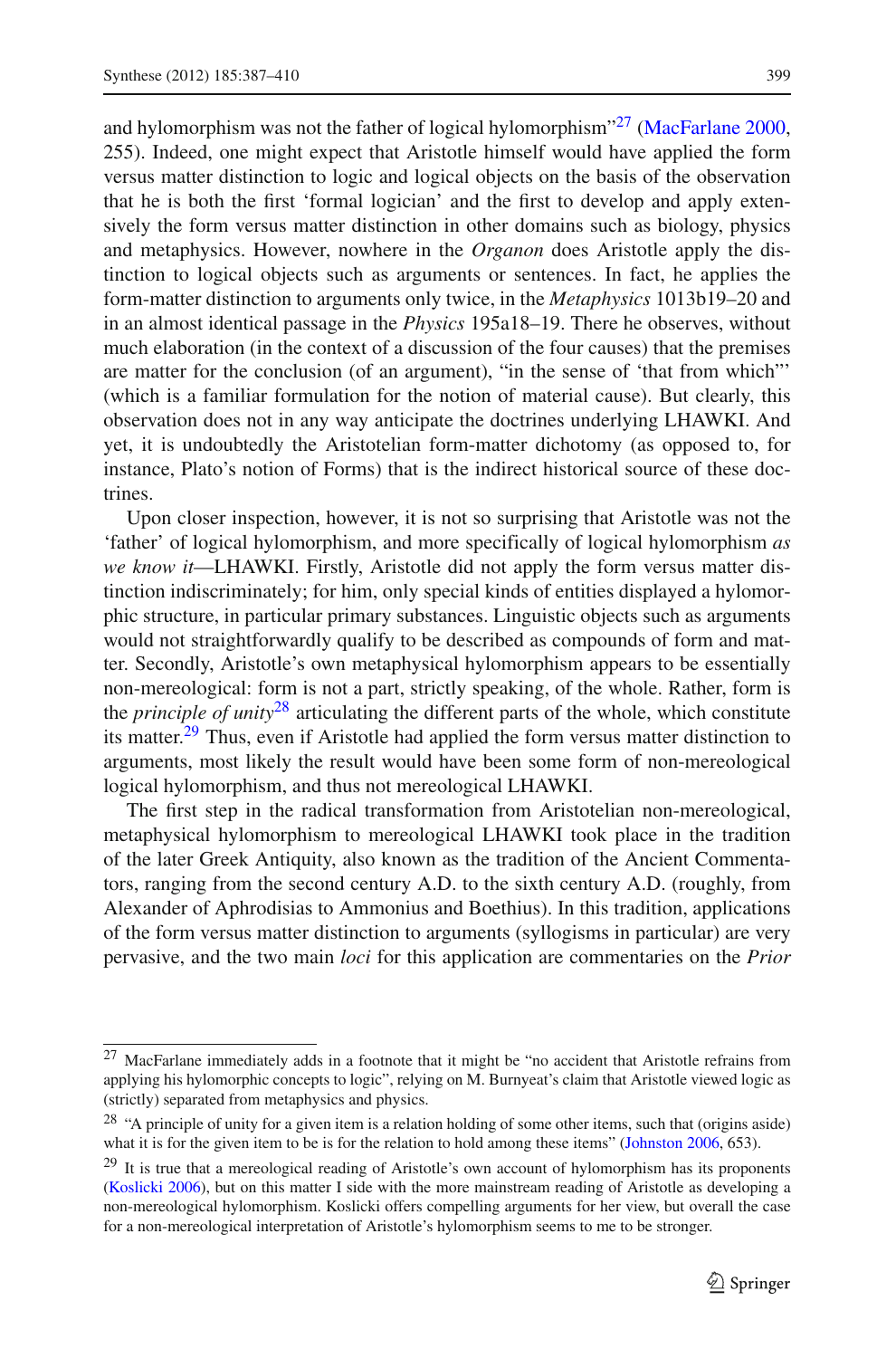*Analytics* and on the *Sophistical Refutations*, thus primarily concerning arguments  $(syllogisms).$ <sup>[30](#page-13-0)</sup>

In Alexander of Aphrodisias' commentary on the *Prior Analytics*, one finds the oldest still extant applications of the form-matter distinction to arguments.<sup>31</sup> Here is an exemplary passage:

The [syllogistic] figures are like a sort of common matrix: by fitting matter into them, it is possible to mould the same form in different sorts of matters. For just as things fitted into one and the same matrix differ not in form and figure but in matter, so it is with the syllogistic figures. (Alexander of Aphrodisias, *in Apr* 6.16–21, translation p. 48)

Two points are particularly worth noticing in this passage: the mould analogy, and the attribution of the status of form to syllogistic *figures*. [32](#page-13-2) It is well known that Aristotle uses the mould analogy to clarify the form-matter distinction quite frequently; he says for example that the form of a statue is the shape it receives from the mould, while its matter is the brass out of which it is made. $33$  Thus, starting from Aristotle's own analogy (which induces the notion of form as shape or spatial structure), Alexander (or

<span id="page-13-0"></span><sup>&</sup>lt;sup>30</sup> One may speculate that a preliminary step towards viewing arguments as objects to which the form versus matter distinction could legitimately be applied was the different status accorded to logical objects such as arguments by the Stoics. (I owe this point to Arianna Betti.) The Stoics conferred a special place in their ontology to linguistic objects, which they referred to as *lekta*; thus, one could say that the Stoics had a 'reified' view of arguments which Aristotle did not share. The Ancient Commentators may have been influenced by the Stoic reification of arguments in their applications of the form versus matter distinction to such objects. But at this point, this is no more than speculation, and significantly more historical work would have to be done in order to corroborate this hypothesis. Also, it is worth noticing that the different Commentators did not make a uniform use of these concepts and of the accompanying terminology with respect to logic; in effect, there was not one unique, quintessential logical application of the form-matter distinction (see [Barnes 1990](#page-23-23), 41; see also [Barnes 2007,](#page-23-24) Chap. 4) as there seems to be one now (the standard view described above).

<span id="page-13-1"></span><sup>&</sup>lt;sup>31</sup> Some scholars think that such an application was probably not Alexander's own innovation, as he "does not give the impression that he is using a terminology of his own invention" [\(Ebbesen 1981a](#page-23-25), 95). But to my mind the evidence is inconclusive either way, and Alexander may just as well have been the first to apply the form versus matter distinction to arguments.

<span id="page-13-2"></span> $32$  Let me just refresh the reader's memory on some of the details of syllogistic. Aristotle starts with four classes of categorical sentences: universal affirmatives (A), particular affirmatives (I), universal negatives (E) and particular negatives (O). The figures (Aristotle explicitly recognizes three of them, but a fourth one was often considered as well already in the Middle Ages) correspond to the four possible combinations of the three terms composing a syllogism (the two extremes and the middle term) in each of its three sentences. Finally, placing the four kinds of categorical sentences into the four figures yields the different moods—combinatorially, there are 256 possible combinations of sentences, and thus 256 different moods. Of these, 24 are thought to yield valid arguments; see [Lagerlund](#page-23-26) [\(2004](#page-23-26), Sect. 1).

<span id="page-13-3"></span><sup>33</sup> See for example *Metaphysics* VII-8. But Aristotle's uses of artifact examples in order to clarify this distinction are misleading in that they suggest a notion of form (and accordingly, of matter) that is ultimately ineffective when applied to the actually important cases (most notably living beings). As argued by [Cohen](#page-23-27) [\(1992](#page-23-27), 58), "the problem with the artifact model is that it oversimplifies hylomorphism and ultimately misrepresents it in the cases that are most important to Aristotle." Given that the artifact analogy appears to have been the starting point for the application of the form-matter distinction to arguments by the Ancient Commentators, and given that it arguably misrepresents the gist of Aristotle's own metaphysical hylomorphism, it is clear that, from the start, this form of logical hylomorphism already parted significantly with Aristotle's version of hylomorphism.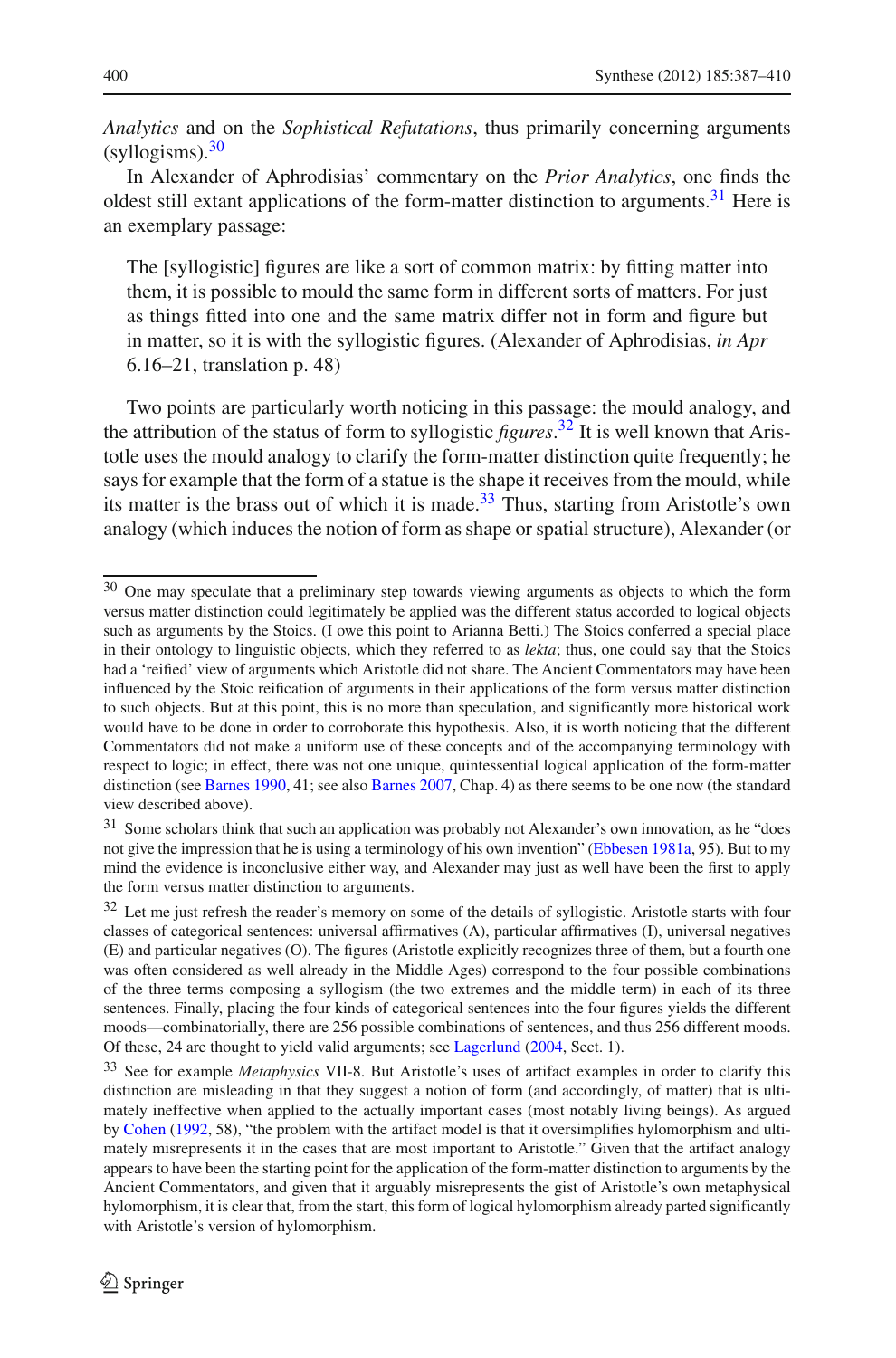whoever else before him) may have come to the idea of a similar analogy regarding the syllogistic figures.<sup>34</sup> Indeed, the generation of different specific syllogistic arguments by means of variation of terms while following the same pattern (the same figure) bears some resemblance to the process of using a mould to obtain different statues from different portions of matter. The idea is that different syllogistic arguments belonging to the same figure are different from each other in the same way that statues made with the same mould are different from each other.

Moreover, Aristotle's consistent use of schematic letters as place-holders in both *Analytics* clearly suggests that what undergoes variation are the terms that are replaced by the schematic letters. By the same token, what remains the same are the terms that determine the different moods—what we now refer to as quantifying and negating terms—and the general term of connection 'belongs to' (and of course word order), thus playing the role of mould. Alexander also comments on Aristotle's use of schematic letters, and clearly relates what takes the place of the schematic letters to the matter of arguments:

He uses letters in his exposition in order to indicate to us that the conclusions do not depend on the matter but on the figure, on the conjunction of the premises and on the moods. For so-and-so is deduced syllogistically not because the matter is of such-and-such a kind but because the combination is so-and-so. The letters, then, show that the conclusion will be such-and-such universally, always, and for every assumption. (Alexander of Aphrodisias, *in Apr* 53.28–54.2, translation p. 116)

Alexander does not explicitly say (here) what, in a syllogism, corresponds to its form, but by relating the use of schematic letters in the Aristotelian argument-schemata to indifference to specific matter, it is but a small step to conclude that the matter of the argument is referred to or simply *is* what is replaced by the schematic letters (the terms), while its form corresponds to the remaining terms. However, the remaining terms determine not the figure but rather the *mood* of a syllogism. Hence, while the Ancient Commentators usually say that the *figure* of a syllogism, not its mood, corresponds to its form, associations of the form versus matter distinction to the use of schematic letters seem to suggest that the *mood* of a syllogism, not its figure, would correspond to its form (more on this below). In other words, a certain ambiguity on how the form of a syllogism is to be understood is already present in these early texts.

In a similar passage, Alexander stresses that preservation of validity under different 'material instances' is precisely what makes syllogistic arguments reliable.

Combinations are called syllogistic and reliable if they do not alter together with differences in the matter – i.e. if they do not deduce and prove different things at different times, but always and in every material instance preserve one and the same form in the conclusion. Combinations which change and alter configuration together with the matter and acquire different and conflicting conclusions at

<span id="page-14-0"></span><sup>34</sup> The term used by Aristotle for syllogistic figures in Greek is *schema*, which is indeed lexically very close to the usual term for form, *eidos*.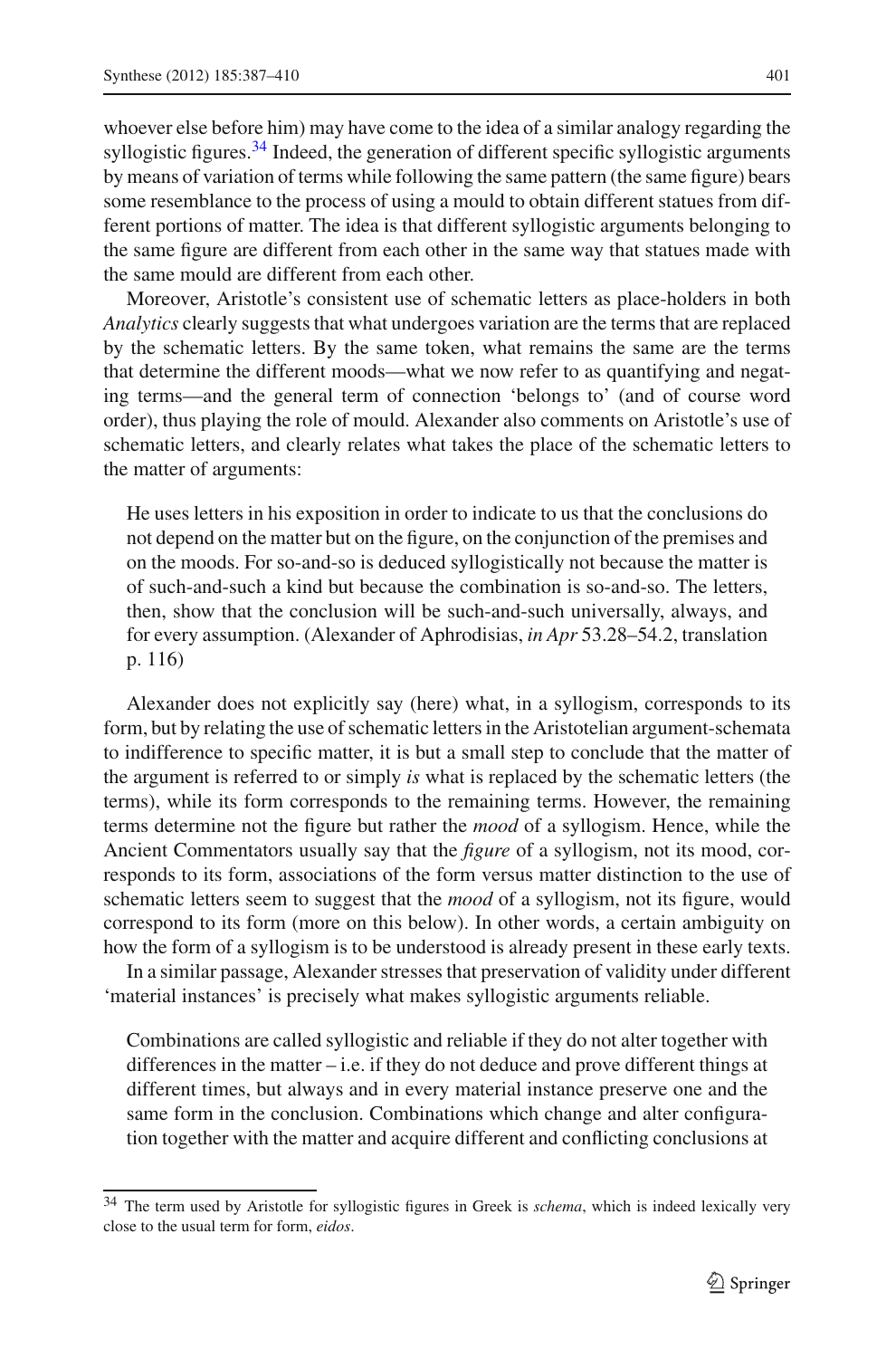different times, are non-syllogistic and unreliable. (Alexander of Aphrodisias, *in Apr* 52.20–24, translation p. 114)

Here is another passage which seems to attribute the validity of logical arguments and operations in general to their form rather than to their matter:

For conversions – and in general deductions in the figures – do not depend, as I have already said, on the peculiarities of the matter (which is different in different cases), but on the nature of the figures themselves. That is why proofs in their case are universal. (Alexander of Aphrodisias*in Apr* 35.6–9, translation p. 91).

A few centuries later, Ammonius is more cautious in his deployment of hylomorphic concepts regarding arguments, speaking of analogy instead of outright identification:

In every syllogism there is something analogous to matter and something analogous to form. Analogous to matter are the objects (*pragmata*) themselves by way of which the syllogism is combined, and analogous to form are the figures. (Ammonius, *in Apr* 4.9–11, translation in [Barnes 1990,](#page-23-23) 41).

Here, what seems to correspond to the matter of a syllogism are the things themselves, the objects named in the syllogism. Properly speaking, Ammonius is not saying that the terms signifying these objects in the argument<sup>[35](#page-15-0)</sup> *are* (analogous to) the matter of the argument, but rather that they *signify* (refer to, denote) this matter. But again it is but a small step to view these very terms as constituting the matter of the argument.

Besides commentaries on the *Prior Analytics*, other important *loci* for the application of the form versus matter framework to arguments were commentaries on the *Sophistical Refutations*. [Ebbesen](#page-23-25) [\(1981a](#page-23-25), 95–105) narrates the story of the transmission of this tradition from later Greek sources to the medieval Latin tradition. Briefly put, in the context of the doctrine of fallacies (which is the subject-matter of the *Sophistical Refutations*), the issue of the different ways in which an argument can be defective arises naturally. In effect, one of the divisions offered in the later ancient tradition, and one which remained influential throughout the Latin Middle Ages, was that between arguments that are *formally* defective and those that are *materially* defective. Formally defective arguments would be those that do not display a valid (syllogistic) mood, while materially defective arguments are those with false premises (thus echoing Aristotle's own remark that the premises are the matter to the conclusion). [Ebbesen](#page-23-25) [\(1981a](#page-23-25), 97) adds that "the distinction between materially and formally defective arguments, though a stock item of the commentaries, never became an organic part of the teaching of sophistic." Nevertheless, these were certainly significant applications of the form versus matter distinction to arguments, in particular insofar as the tradition seems to have passed on to the later Latin Middle Ages when the *Sophistical Refutations* and its commentaries were rediscovered in the twelfth and thirteenth centuries.

<span id="page-15-0"></span><sup>&</sup>lt;sup>35</sup> The medievals referred to these terms as categorematic terms, terms having a signification in themselves, while syncategorematic terms such as 'is', 'every', 'no' do not signify anything by themselves—a distinction already noted by Aristotle in *De Int.* 16b24–25.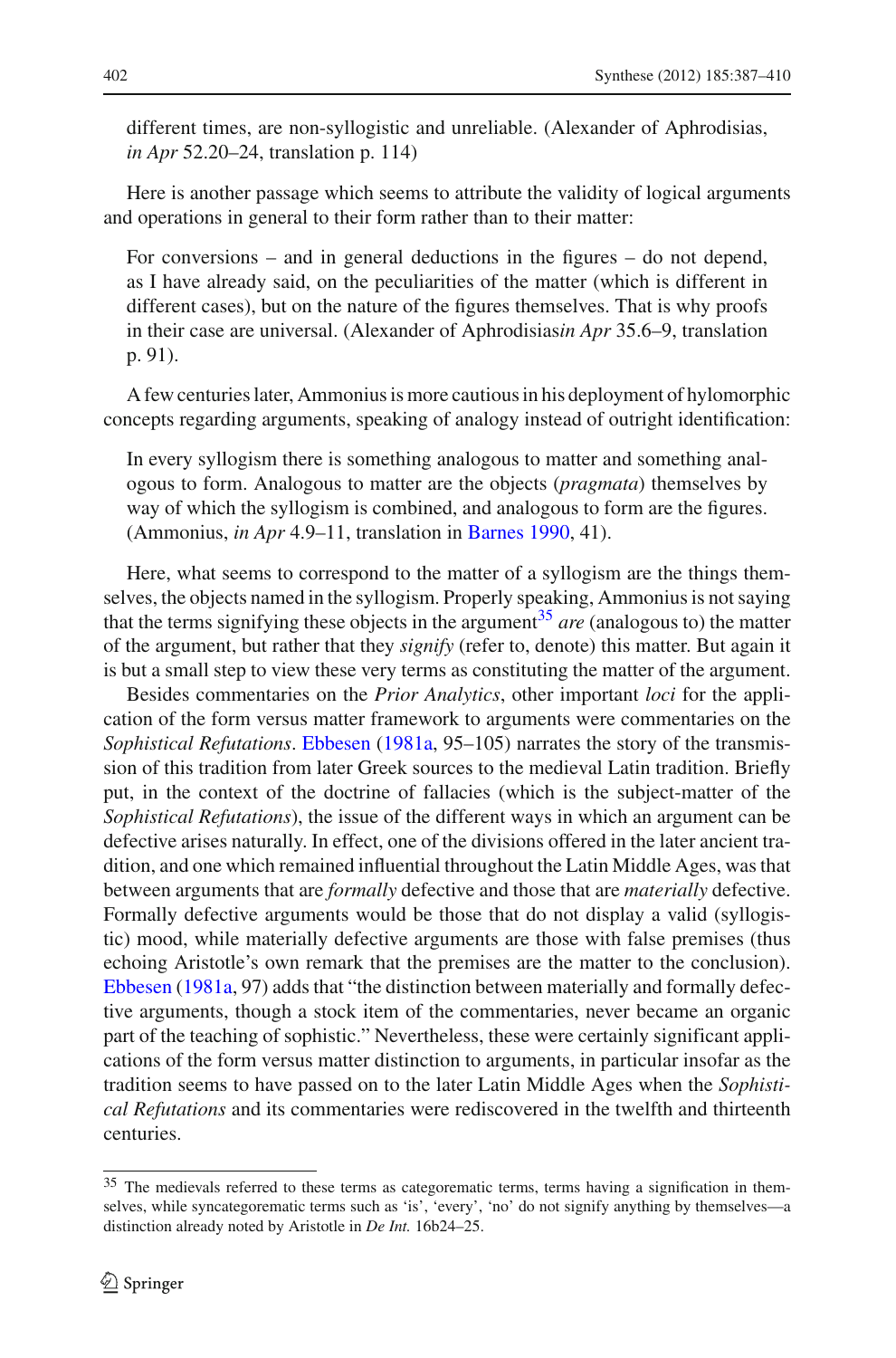In short, taking Aristotle's mould analogy and his use of schematic letters in syllogistic as their starting point, the Ancient Commentators formulated an account of the form and matter of arguments that is clearly the first step towards LHAWKI. The Commentators tend to speak of *figures* as corresponding to the forms of arguments, but along the way between them and the Latin fourteenth century, the form of syllogisms became increasingly associated to syllogistic *moods*; more generally, the form of arguments became associated to schemata (syllogistic figures are not schemata in the modern sense, but syllogistic moods are). In the only still extant twelfth century Latin commentary on the *Prior Analytics*, dubbed *Anonymus Aurelianensis III* by S. Ebbesen (fragments of which are edited in [Ebbesen 1981b](#page-23-28)), the form of a syllogism is said to be understood in two ways, following the typical medieval technique of distinguishing different senses of the same term<sup>36</sup>:

Furthermore, the form of a syllogism is understood in two ways, namely the disposition of the terms, which is called its figure, and the disposition of the sentences, which is said to be its mood. (Latin in [Ebbesen 1981b](#page-23-28), 14, my translation)

And just as the form of syllogisms is understood in two ways, so is [their] matter understood in two ways, namely terms and sentences. (Latin in [Ebbesen 1981b](#page-23-28), 15, my translation)

Whether the form of a syllogism corresponds to its figure or to its mood is a crucial point, as the latter presupposes a partition of the vocabulary into two sorts, while the former does not. In the form-as-figure case, we seem to have a notion of form as spatial structure, as figures simply codify the relative position of the terms within the syllogism; thus cast, the form versus matter opposition is not essentially mereological. In the form-as-mood case, however, the form-matter distinction is clearly mereological; the mood of a syllogism is also defined by the relative positions of its terms, to be sure, but it is crucially determined by a certain *subset of its vocabulary*, namely words such as 'every', 'some', 'is' and 'not'. Hence, the view that the form of a syllogism corresponds to its mood is already a (germinal) version of (mereological) LHAWKI, minus the demarcational role attributed to the formal vocabulary.

Indeed—and this was the second step towards LHAWKI—in subsequent developments the view that the form of a syllogism (more generally, a particular subset of an argument's vocabulary) pertains to its mood became increasingly prevailing. For reasons of space, I cannot spell out all the details of these developments, but the crucial steps were: Boethius' transmission of the gist of the Commentators' logical hylomorphism to the Latin world (but not of its terminology); Abelard's distinction between perfect and imperfect inferences, the former owing their validity to their 'construction' alone (again no use of explicit hylomorphical terminology); the Latin rediscovery of the Aristotelian corpus (including the *Physics* and the *Metaphysics*) and of the Ancient Commentators' tradition in the twelfth and thirteenth centuries<sup>37</sup>;

<sup>36</sup> Robert Kilwardby (see next footnote) makes a similar suggestion—see [Thom](#page-23-29) [\(2007](#page-23-29), 57).

<span id="page-16-1"></span><span id="page-16-0"></span><sup>&</sup>lt;sup>37</sup> An interesting aspect of this rediscovery was the tendency in thirteenth century Latin authors to project Aristotelian metaphysics into logical analysis, something that Aristotle himself never did, and in fact even going beyond the use of metaphysical concepts in logic that one finds in the Ancient Commentators.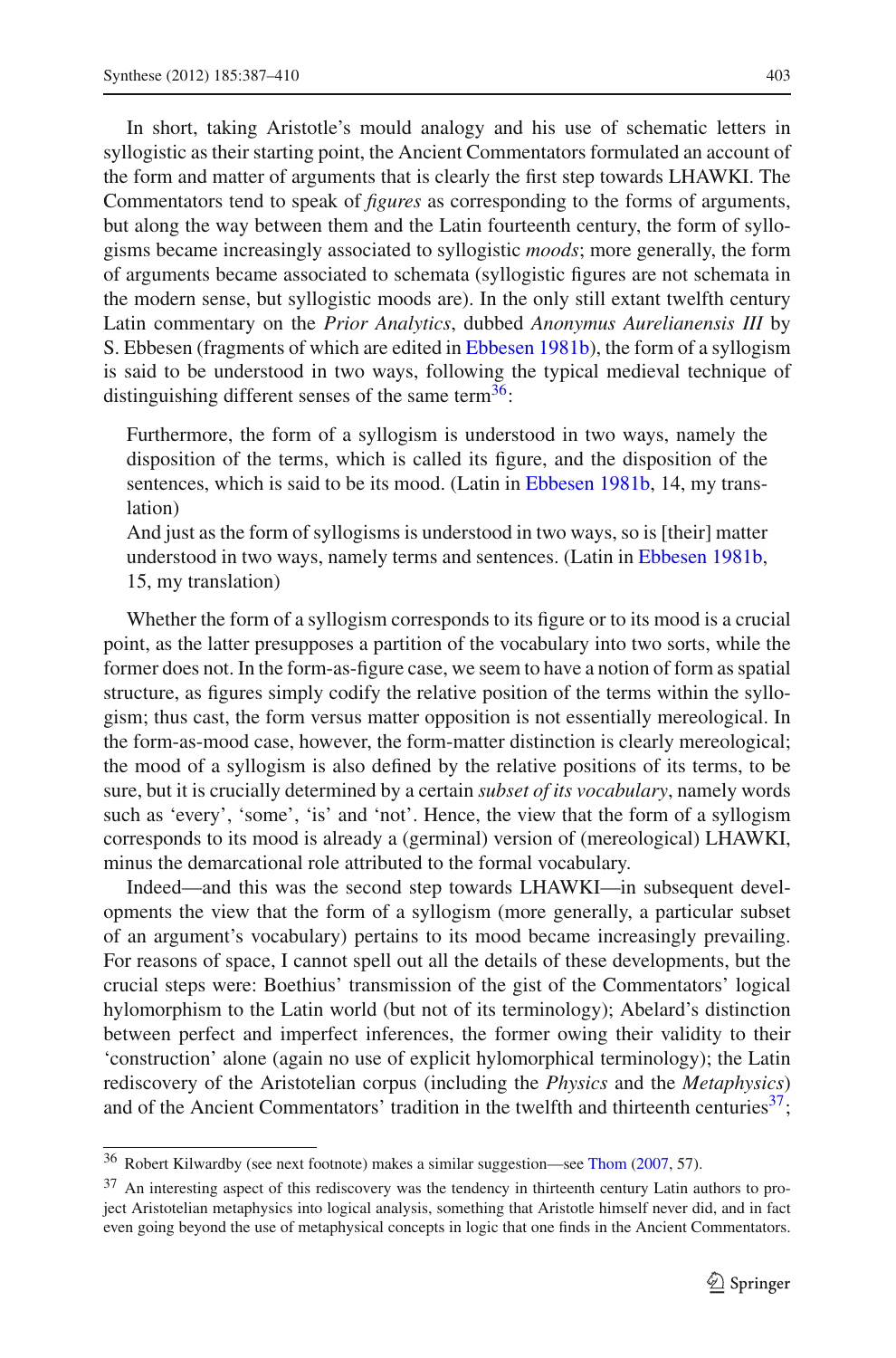the consolidation of the notions of formal and material consequence in the fourteenth century with Ockham, Buridan, Billingham and others. The crucial point is that, by the fourteenth century, LHAWKI was already almost fully mature. At that point, the notion of the form of an argument was not yet used for demarcational purposes, but the idea of the form of an argument as pertaining to a particular subset of its vocabulary (in a given disposition) was already fully developed, as can be perceived in the following passages by the fourteenth century author John Buridan:

'Formal' consequence means that [the consequence] holds for all terms, retaining *the form common to all*. Or, if you want to express it according to the proper force of discourse, a formal consequence is that which, for every proposition *similar in form* which might be formed, it would be a good consequence, such as 'some A is B; thus some B is  $A^{38}$  $A^{38}$  $A^{38}$  [\(Buridan 1976,](#page-23-30) 22/23 (5–9), my emphasis and translation)

I say that, in the previous considerations (as we are speaking here of matter and form), we understand by the 'matter' of the proposition or *consequentia* the purely categorical terms, i.e. subjects and predicates, omitting the syncategorematic terms that enclose them and through which they are conjoined or negated or distributed or forced to a certain mode of supposition. All the rest, we say, pertains to the form. [\(Buridan 1976](#page-23-30), 30  $(7-12)$ , my translation)

In other words, for Buridan the form of an argument pertains to its syncategorematic terms in a certain disposition, while its matter pertains to its categorematic terms. Buridan's notion of *formal* consequence is thoroughly substitutional, but he does not endorse a proto-form of LHAWKI because he does not view the validity of formal consequences as grounded in their form (for an account of Buridan's notion of consequence, see Dutilh Novaes  $2005$ .<sup>[39](#page-17-1)</sup> Nevertheless, there is a continuous historical line from the Latin fourteenth century up to us, i.e. constant applications of the form versus matter distinction to arguments resulting in a (strict) partition of the vocabulary into terms belonging to form and terms belonging to matter. This general procedure tended to receive bad publicity in the Renaissance and early modern period, but in practice it continued to be used and applied. Via Leibniz and Kant, it made its way to Bolzano, and then on to Tarski. In fact, the general idea of the form of an argument as related to a subset of its terminology remained in the background throughout this

Footnote 37 continued

This trend is exemplified in particular by Robert Kilwardby—see [Thom](#page-23-29) [\(2007\)](#page-23-29). Here is an important passage for our purposes from Kilwardby's commentary on the *Prior Analytics*: "A syllogism, since it is a certain composite, ought to be composed of matter and form. Hence, if it is deficient in either, it will not be a syllogism" (quoted in [Thom 2007](#page-23-29), 47, his translation). Kilwardby clearly felt that it was important to justify why it makes sense to speak of the form and matter of a syllogism.

<span id="page-17-0"></span><sup>38</sup> The Latin text as transcribed by Hubien actually has the following: "what is A is B, therefore what is B is A" ("quod est A est B; ergo quod est B est A"), which is obviously an invalid consequence-schema. This is indeed what one usually finds in the available manuscripts of the text, but it is probably a scribal error from an earlier manuscript (it is unlikely that Buridan himself would have made such a blunt mistake).

<span id="page-17-1"></span><sup>&</sup>lt;sup>39</sup> Moreover, Buridan acknowledges that the categorematic versus syncategorematic partition of the vocabulary is not a straightforward, clear-cut matter. For example, he recognizes the existence of 'limit cases', such as the verbs 'to see', 'to want', 'to know', which perform functions relevant to both the form and the matter of a sentence. See [Buridan](#page-23-32) [\(2001](#page-23-32), 4.3.8.4).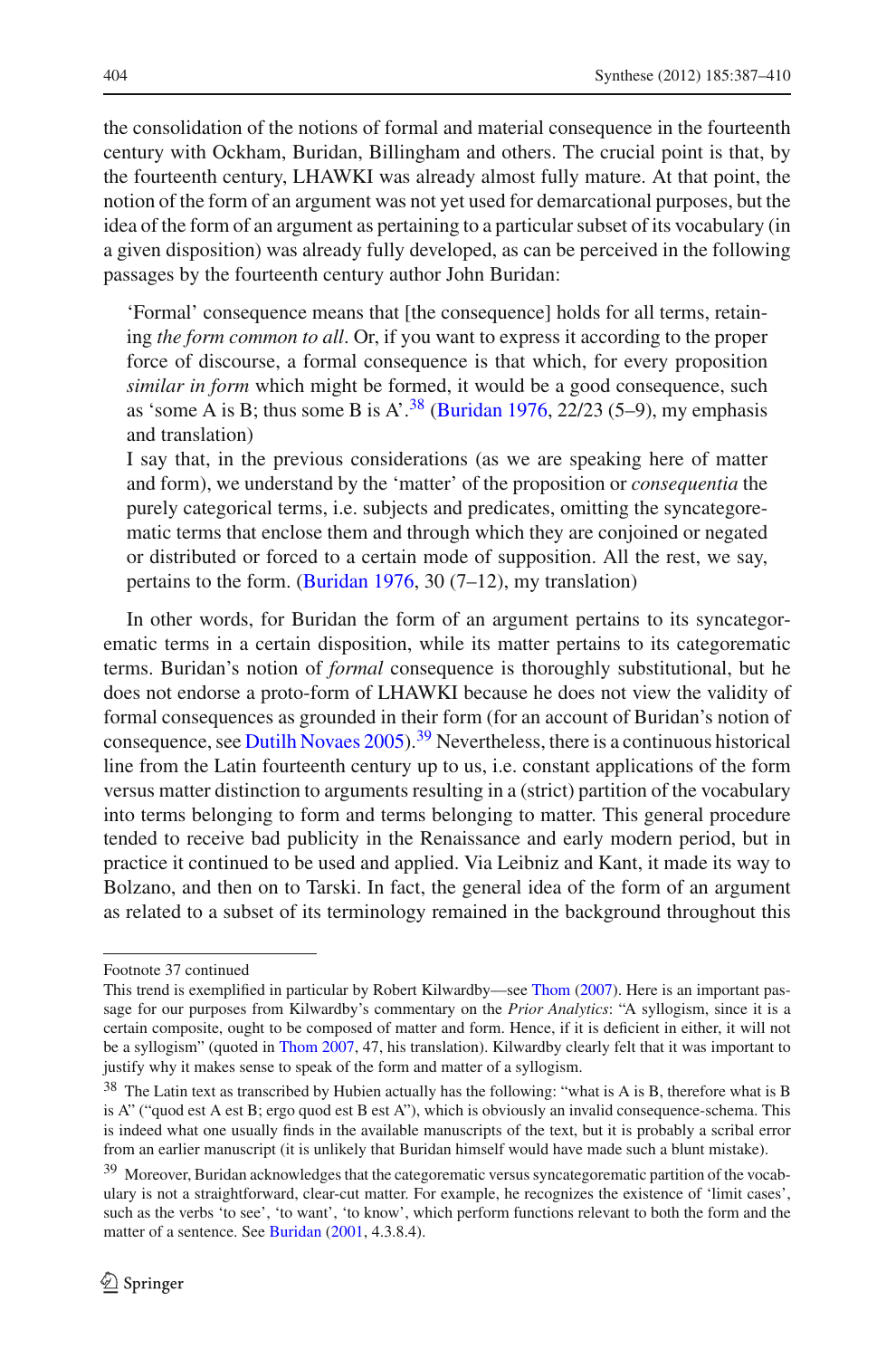period. Hence, it seems evident that the tradition discussed in Sect. [1](#page-2-0) above is fully embedded in the historical developments just described here.

The last crucial step towards LHAWKI as characterized in Sect. [1](#page-2-0) takes place with Kant: he is the first to have attempted to *demarcate* logic by means of its formality. Even though Kant himself did not rely on the substitutional-schematic notion of 'formal' for demarcational purposes, this is precisely what most of the subsequent tradition attempted to do, meshing the mereological hylomorphism as applied to arguments that had been available at least since the Latin Middle Ages with the Kantian demarcating enterprise.<sup>40</sup> It is precisely this combination that gave birth to LHAWKI, and in particular to the problem of demarcating logical constants. I shall not review the historical details of the Kantian demarcational enterprise and the extent to which it still seems to underpin many of the currently widespread views on logic, as all this is aptly described in [\(MacFarlane 2000\)](#page-23-4). For my purposes here, it is sufficient to stress that, in developments prior to Kant, the concern with demarcating logic from other disciplines was virtually absent, and that the scope of the themes and topics treated under the heading of logic was quite broad. (Just to illustrate the point, notice that Buridan distinguishes formal from material consequences by means of a substitutivity criterion, but he does not ban material consequences from the realm of logic.)

#### <span id="page-18-0"></span>**3 Reassessing logical hylomorphism**

We now tend to assume that applying the form versus matter distinction to arguments in particular and to logic in general is a perfectly reasonable, natural thing to do; in fact, it would be difficult for most of us even to conceive the nature of logic in any other terms. In other words, we take the application of this distinction to logic for granted—we take logical hylomorphism for granted. But as the overview of the history of applications of this distinction to logic in Sect. [2](#page-11-0) suggests, there are good historical reasons not to take logical hylomorphism for granted, as each step towards the development of LHAWKI involved substantive assumptions. There are also systematic, conceptual reasons:

- Are arguments the kind of things it makes sense to speak of in hylomorphic terms? For Aristotle, typically the concepts of form and matter are applied to *substances*, i.e. to wholes but not to heaps. But are arguments wholes or heaps? They are clearly not substances as an individual man or any of the items to which the form versus matter distinction is typically applied by Aristotle. This does not mean that applications of the distinction to arguments are automatically unwarranted, but it does seem that a justification would be required to ground these applications of hylomorphism to such 'unusual' objects such as arguments.<sup>41</sup>
- Are we justified in importing presuppositions and expectations pertaining to *metaphysical* hylomorphism into *logical* hylomorphism? Within metaphysical

<span id="page-18-1"></span><sup>&</sup>lt;sup>40</sup> I am not entirely sure as to when, after Kant, the Kantian demarcational project enlisted the age-old distinction between the form and the matter of an argument based on a partition of the vocabulary for its demarcating purposes.

<span id="page-18-2"></span><sup>&</sup>lt;sup>41</sup> An answer to this question would require an analysis of the metaphysics of arguments. What are arguments made of? Are they artifacts crafted by people for certain purposes, just as hammers and toothbrushes? Or do they have some sort of independent existence?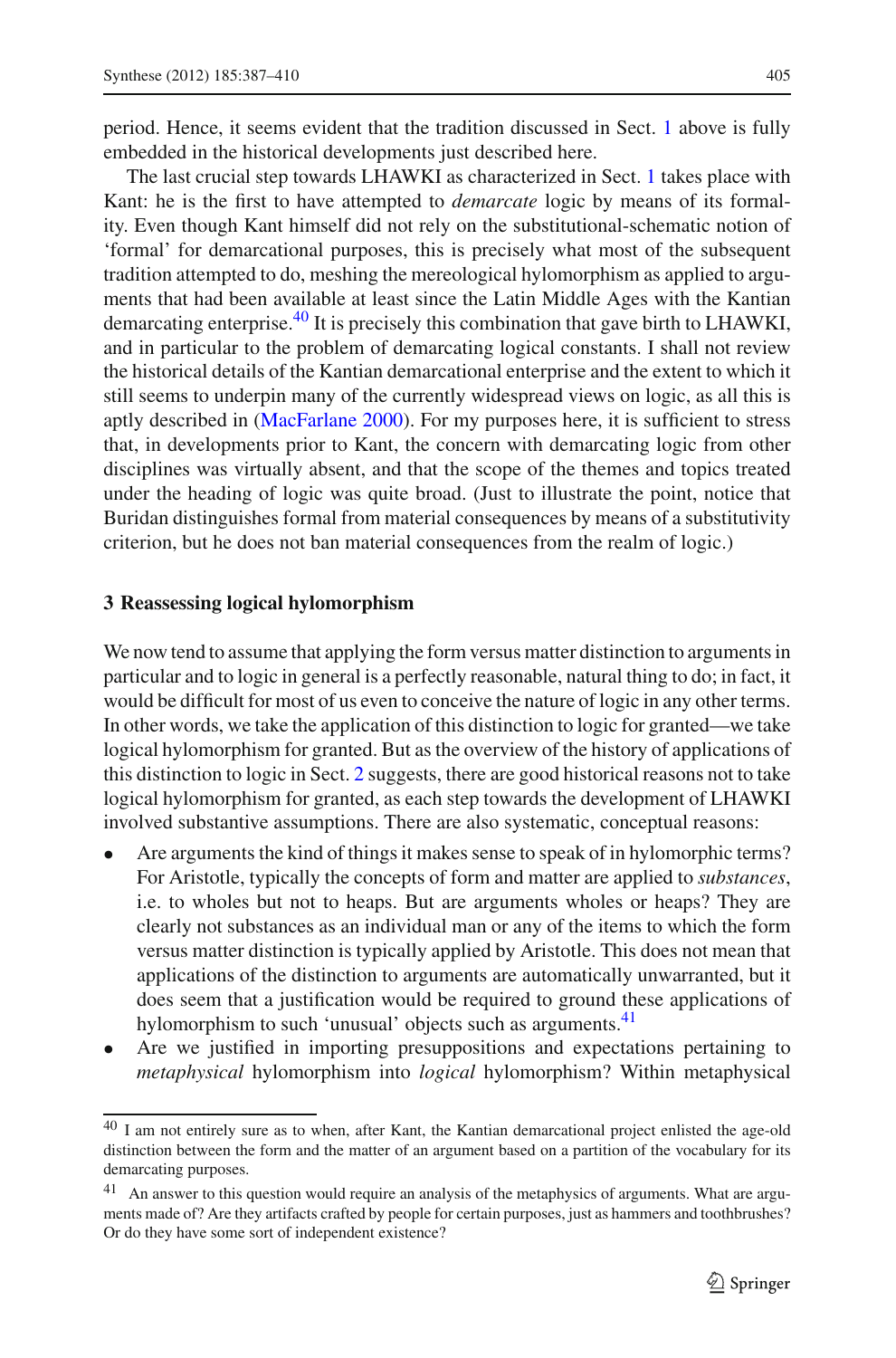hylomorphism, there is the presupposition of a sharp, factual distinction/demarcation between the form and the matter of a thing, as these two aspects of a thing are seen as being of different ontological kinds. Moreover, there is usually (though not always) the presupposition of *uniqueness* of form for each thing. We have seen that LHAWKI relies on the assumption of uniqueness of form and of a principled separation of form from matter. If it makes sense at all to apply the form versus matter distinction to arguments, should it come accompanied by these typically metaphysical presuppositions? (Notice however that within LHAWKI these assumptions are related to specific theses tacitly or explicitly held about *logic*, and are thus not only projections imported from the metaphysical context.)

Should the separation between the form and the matter of arguments be used to demarcate the realm of logic? Does it make sense to define the scope and nature of logic exclusively in terms of a particular class of terms/notions? It is as if 'the class of logical notions' were a natural kind, having something like a Platonic independent existence and defining 'from above' the scope and nature of logic. The form versus matter partition would be an ontic matter, previously settled, and our task as logicians and philosophers of logic would be that of discovering the exact boundaries of this pre-existing natural kind. As such, these views clearly entail a strong form of Platonism about logic, which seems a rather costly position to hold.

These are issues that proponents of logical hylomorphism as a demarcating criterion, in particular related to the schematic notion of the formal and to the idea of a privileged class of logical constants, must address in order to provide a philosophically solid basis for LHAWKI. For the moment, none of them seems to have been properly tackled, and the extreme difficulty in establishing a principled criterion defining the class of logical notions/logical constants suggests that there is no such thing as the natural kind 'logical constants'—or else that, even if there is such a class, we humans are not cognitively well equipped to discover its boundaries.

It might be objected (as has been objected by an anonymous referee) that contemporary philosophers and logicians are not likely to recognize themselves and many of their views as ultimately stemming from the Aristotelian and Kantian concepts and concerns described in Sect. [2.](#page-11-0) That is probably true, but this is at least to some extent related to an insufficient knowledge of the history of their discipline.<sup>42</sup> More importantly, it might be thought that, even if there is some murky, remote historical connection, it is by now too frail to be of philosophical interest. Now, the point of the present contribution is to invite these contemporary philosophers and logicians to reflect on and reassess the tacit assumptions underlying many of their views about logic, and it seems to me that paying attention to the historical development of these assumptions is a fruitful reflection-trigger. I believe that the connections that emerge between the 'textbook' view discussed in Sect. [1](#page-2-0) and the historical developments discussed in Sect. [2](#page-11-0) speak for themselves. More generally, the need for a broad re-evaluation of

<span id="page-19-0"></span><sup>42</sup> [MacFarlane](#page-23-4) [\(2000](#page-23-4)) has done a great job at showing how deeply (and usually unwittingly) influenced by the Kantian conception of logic we still are. Admittedly, the connection with the Ancient Commentators on Aristotle is more remote and would deserve a more thorough examination than what I provide here, but at the very least the present analysis suggests that it is a hypothesis worth taking into account.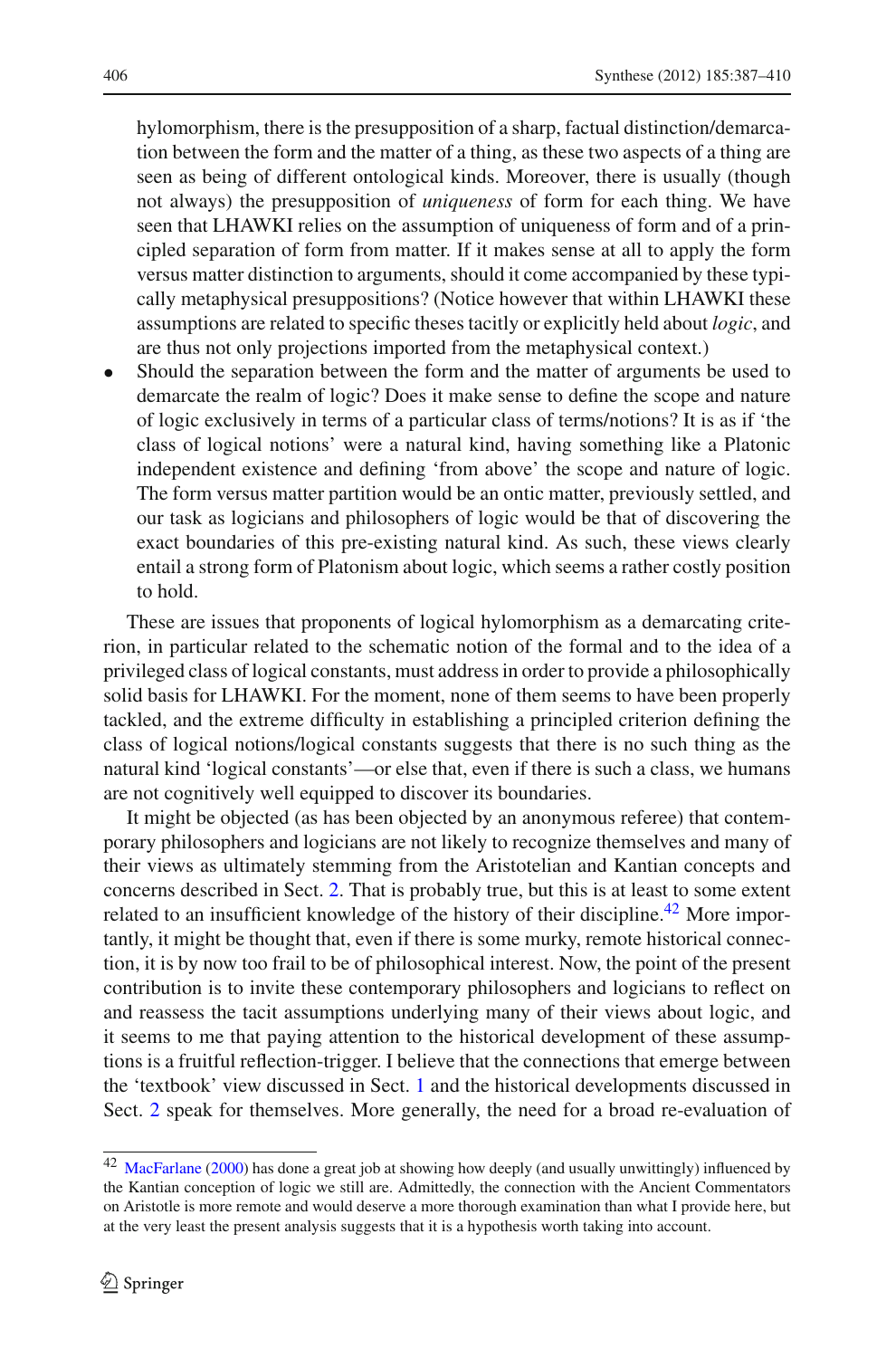the assumptions underpinning logical hylomorphism as we know it is evident, and a deeper knowledge of the history of the distinction with respect to logic seems like an appropriate approach (albeit of course not the only one) for this end.

So here is one possible diagnose of the situation: uses of the substitutional-schematic technique to formulate accounts of the very grounds for the validity of arguments and of the scope of logic rest on the mistake of confusing a particular *method* used in logic with its very *subject-matter*. [43](#page-20-0) The quasi-metaphysical question of the ultimate grounds for argument validity simply cannot be resolved by an appeal to the method of working with schemata; this method has been extensively used since Aristotle as a means to capture interesting patterns among valid arguments, but not (or rarely) as an *explanation* for the very phenomenon of argument validity.<sup>44</sup> The substitutional technique of allowing for some terms to remain fixed while others are replaced by schematic letters, yielding schemata, pertains to the *practice* of logic; the quest for that in virtue of which valid arguments are valid pertains to the *philosophy* of logic. Of course, there is no reason why these two must be strictly kept apart: the practice of logic can certainly benefit from philosophical insights, and the philosophy of logic should deal for as much as possible with the actual practices of logicians. Nevertheless, the questions being asked in each domain are of a different nature: the logician wants tools that allow her to study systematically the (logical) properties of valid arguments; the philosopher of logic raises questions such as "what is logic?", "what makes a valid argument valid?" etc.

My proposal is thus not to get rid of the schematic-substitutional technique—it has been crucial for much of the progress made in logic so far, and it still seems to have much to deliver—but rather to give up on the idea that this technique by itself can resolve deeper philosophical issues such as the demarcation of logic. If logic as a discipline can be demarcated at all, it seems that this cannot be done by simply isolating a particular subset of notions or concepts as quintessentially logical by means of a (sharp, principled) partition of the vocabulary. This being said, I surely do not wish to imply that philosophical questions such as the grounds for the validity of arguments and the nature of logic should be dropped altogether. But these questions must be addressed in their own terms, i.e. *philosophical* terms.

<span id="page-20-0"></span><sup>&</sup>lt;sup>43</sup> I guess this claim really makes me be a Debunker in MacFarlane's sense [\(2009](#page-23-0), Sect. 8): "They do not dispute that logicians have traditionally concerned themselves with argument forms in which a limited number of expressions occur essentially. What they deny is that these expressions and argument forms define the *subject matter* of logic. On their view, logic is concerned with validity *simpliciter*, not just validity that holds in virtue of a limited set of "logical forms." The logician's *method* for studying validity is to classify arguments by their forms, but these forms (and the logical constants that in part define them) are logic's *tools*, not its subject matter."

<span id="page-20-1"></span><sup>44</sup> One of the few pre-twentieth century, worked-out accounts of the validity of *some* arguments in terms of their construction is Abelard's discussion of the validity of perfect inferences in the *Dialectica*. This being said, Abelard does not claim that imperfect inferences are not valid: rather, they *are* valid, but their validity rests on 'the nature of things'. Aristotle himself offers a very general definition of a valid argument, in terms of the conclusion following 'of necessity' from the premises—see *Prior Analytics*, 24b19–24.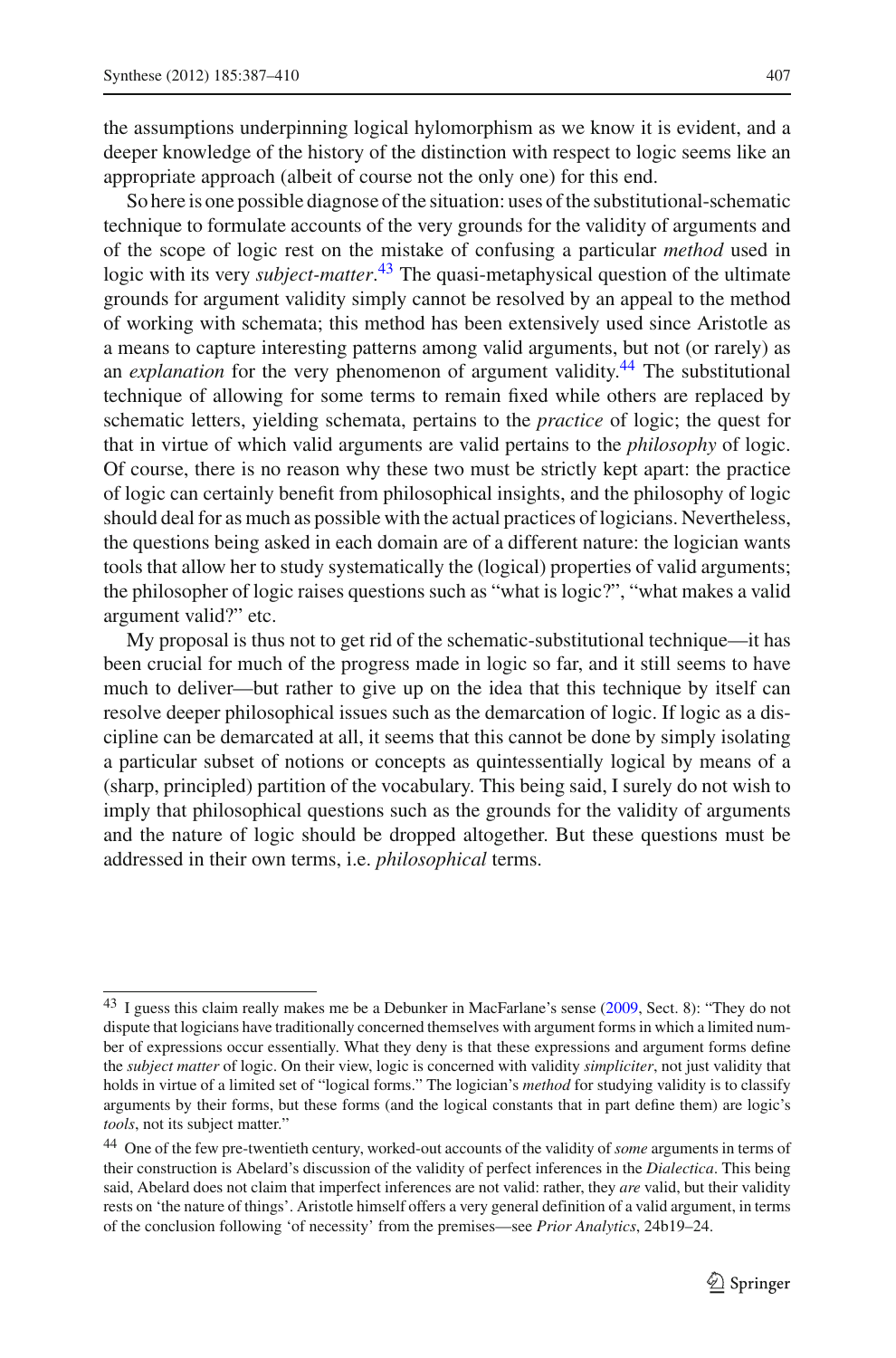So here are some of the plausible positions one could hold on the relation between hylomorphism and  $logic^{45}$ :

- The application of hylomorphism to logic is infelicitous; arguments and other logical objects are simply not the kind of things having 'form' and 'matter'. Applying the distinction to logic entails the risk of an undue projection of expectations and presuppositions (such as that there is a sharp, factual distinction between form and matter and that there is one unique form for each thing) that only distorts our understanding of logic. This position amounts to a rejection of all of the eight theses formulated in Sect. [1](#page-2-0) as characterizing LHAWKI.
- (Mereological) hylomorphism can be applied to logic, but only as a metaphor that should not be pushed over its limits; as well said by Ammonius, in an argument there is something *analogous* to form and something *analogous* to matter. If it is but an analogy, then there is no need to establish a principled, sharp demarcation between the form and the matter of logical objects, as this can be a matter of pragmatic choice given the circumstances. It would seem that this metaphorical/analogical form of logical hylomorphism was the one actually endorsed by logicians and philosophers in most of its history, certainly up until demarcational concerns came into the picture with Kant. In particular, it served as support for the development of the schematic-substitutional technique that was decisive for the development of logic as a discipline. (But notice that Aristotle himself uses this technique in the *Prior Analytics*, in particular in order to prove the *in*validity of some syllogistic moods, so the technique itself predates logical hylomorphism.) This position amounts to a rejection of some of the eight theses formulated in Sect. [1](#page-2-0) as characterizing LHAWKI, in particular thesis 4 and thesis 8 (possibly 7 as well).
- This particular form of mereological logical hylomorphism does not work, but perhaps a different understanding of hylomorphism may provide a more illuminating account of logic from a hylomorphic perspective. In particular, the non-mereological, *functionalist* hylomorphism that emerges from Aristotle's own writings may provide a fruitful framework to think about logic in hylomorphic terms. On a functionalist approach to hylomorphism, form corresponds to a *functional* principle of unity, i.e. that in virtue of which the object in question fulfils the function(s) that characterize(s) it as an object. This position amounts to a rejection of many of the eight theses formulated in Sect. [1](#page-2-0) as characterizing LHAWKI, but an endorsement of theses 1, 4 and 5.

On a functionalist approach to logic, the first question to be asked is: What is the function of a valid argument? What is it that differentiates a valid from an invalid argument? A functionalist approach to logic may shift the focus away from the issue of a partition of the vocabulary into logical and non-logical expressions in favor of an analysis of deeper issues; arguably, LHAWKI severely misidentifies the real core of the phenomenon of argument validity. Of course, thus formulated, a functionalist

<span id="page-21-0"></span><sup>45</sup> I do not discuss here the Kantian blend of logical hylomorphism, according to which logic deals with the pure *forms* of the understanding, as a proper analysis of this position would require a significant amount of space. Suffice it to say that I believe it to be equally problematic, albeit for different reasons.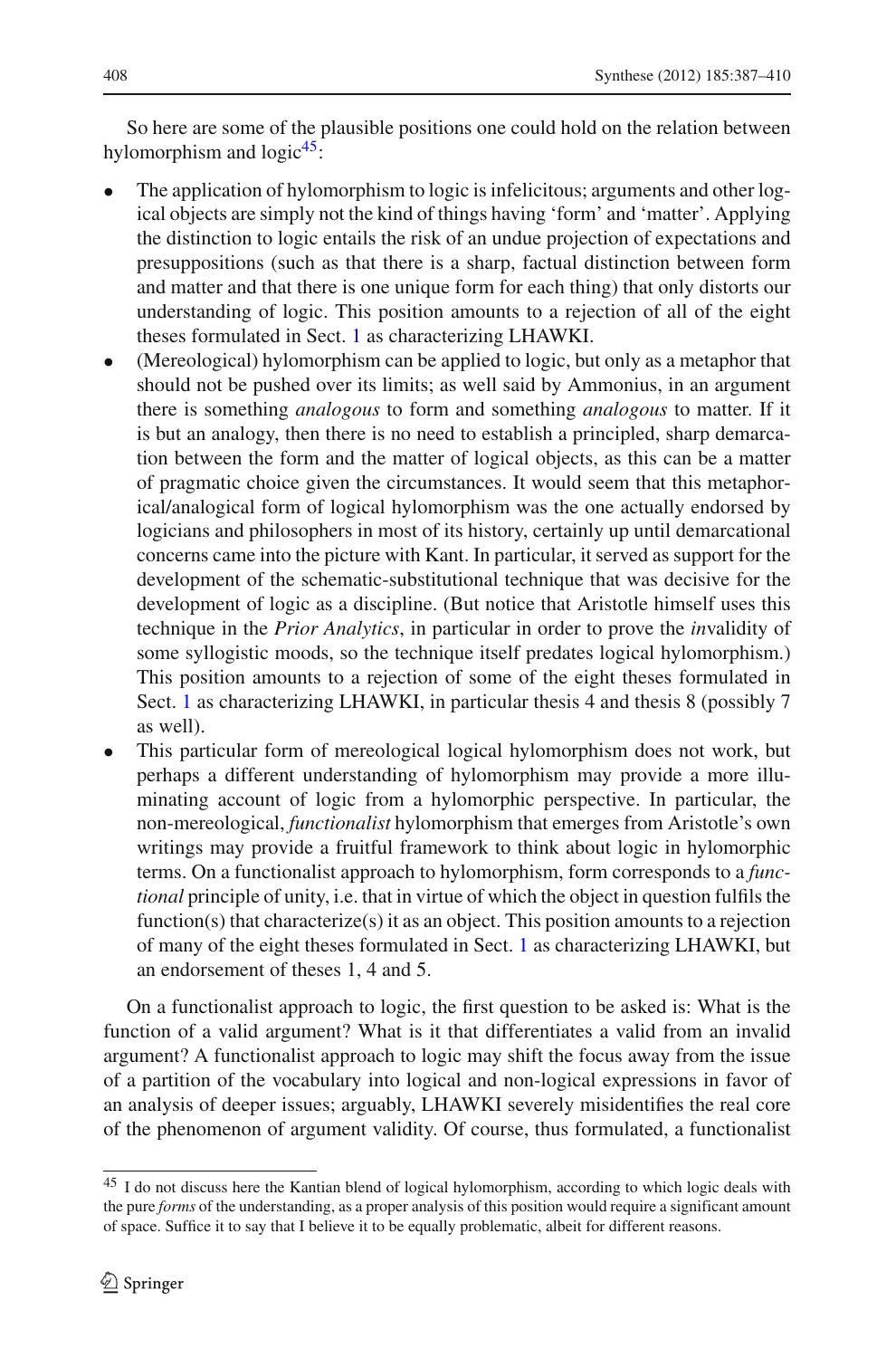approach to logic is not a framework that delivers all the answers, but it may be a framework that allows for the formulation of the right questions.

At any rate, what the present analysis suggests is that the particular form of logical hylomorphism that we seem to take for granted as the only natural one, LHAWKI, is just one possible, and in fact a rather dubious, outcome of the combination of hylomorphism and logic. There are other options available: outright rejection of the explanatory power of the hylomorphic framework when it comes to logic; an analogical, metaphorical application of the notions of form and matter to logical objects, with no further theoretical commitments or projections; taking a different notion of hylomorphism as a starting point for the development of a *logical* hylomorphism. (There may be other options as well, I do not claim to be exhaustive here.) These three options all seem to avoid some of the traps that LHAWKI finds itself struggling with, in particular the issue of demarcating in a sharp, principled manner the class of logical constants as a means to define the very scope and nature of logic. It is the endorsement of all eight of the theses formulated in Sect. [1](#page-2-0) that seems to lead to such issues. This being said, I am not claiming that LHAWKI cannot be salvaged; perhaps it can, but this would require that the issues raised throughout the paper be properly addressed. So it seems to me that the ball is now on the court of the advocates of LHAWKI.

#### **4 Conclusion**

The historical goal of the paper was to unearth the historical roots of LHAWKI. In particular, I have argued that the main steps of these developments were: the application of the form versus matter distinction to arguments with the Ancient Commentators; the association of the schemata underlying arguments to their form in later developments (in particular in the Latin Middle Ages); the co-opting of the notion of form in logic for demarcational purposes with and after Kant.

However, the main aim of the paper was systematic, namely that of reflecting on the propriety of applying the form versus matter distinction to logical objects such as arguments, and to logic in general. The conclusion to be drawn is that the particular form of logical hylomorphism that appears to be widely but tacitly endorsed, LHAWKI, is not nearly as innocent and straightforward as most of us seem to think. It is based on substantive and often contentious assumptions; it fails to address some important foundational issues (e.g. are logical objects the kind of objects having form and matter?); and it yields thorny issues that seem to arise from undue conceptual projections (in particular the issue of demarcating the class of logical constants in a sharp, principled way). With this paper, I hope to provide further arguments supporting the search for an alternative philosophical account of logic, one where the usual issues that emerge within LHAWKI may be avoided. In particular, I have argued that a shift of focus away from the issue of demarcating the logical from the non-logical may be beneficial for our understanding of logic in general; it seems that worrying about the borders makes us lose sight of the core.

**Acknowledgements** Thanks to Stephen Read, Arianna Betti, Anthony Booth and Eric Schliesser for helpful comments on earlier drafts.